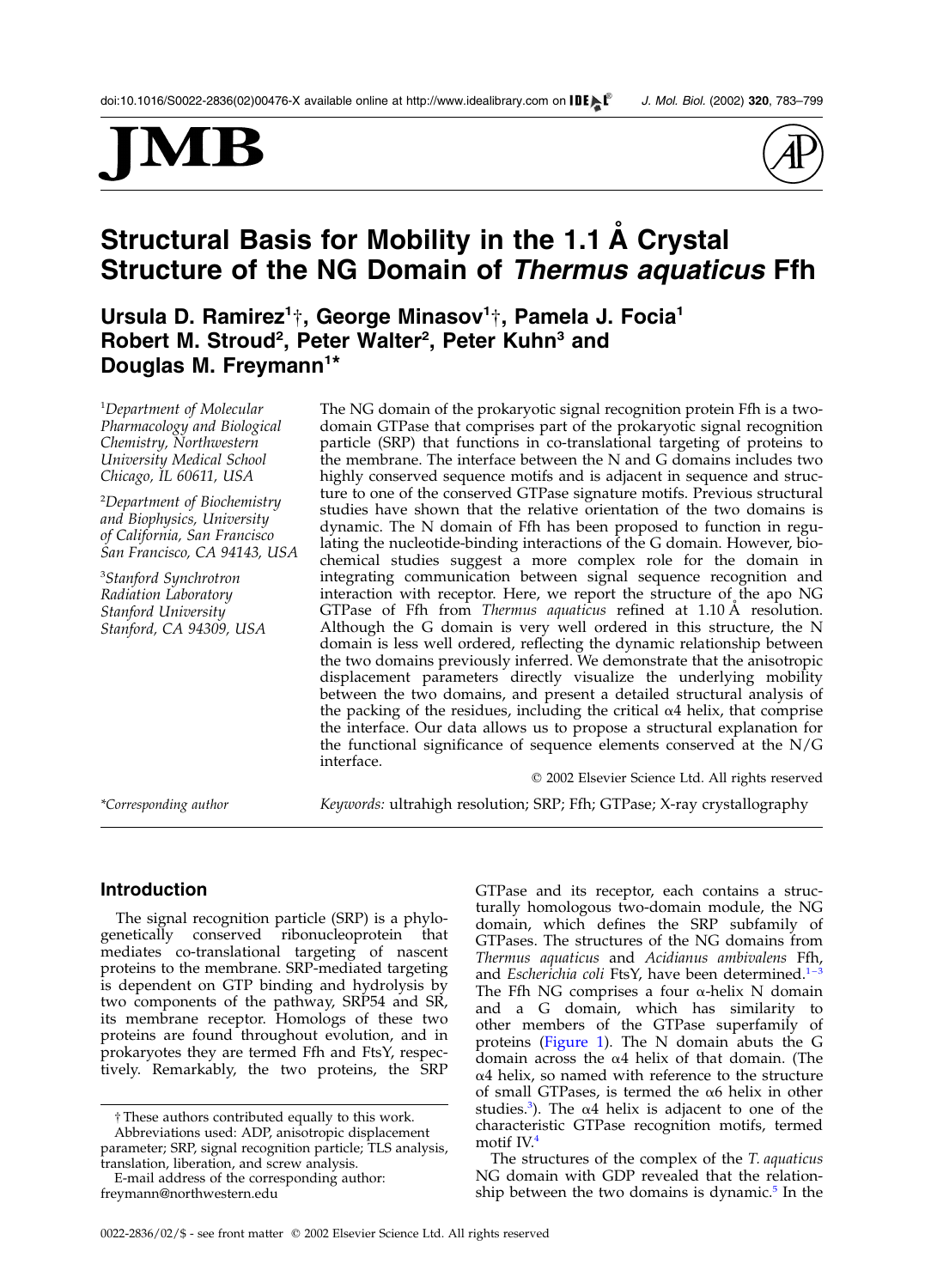<span id="page-1-0"></span>

Figure 1. Two-domain structure of the SRP GTPase. The  $\overline{N}$  domain, a four  $\alpha$ -helix bundle, interacts with the G domain across the  $\alpha$ 4 helix of the G domain. The position of the GTP-binding site, on the far side of the plane of the image, is indicated. The  $\alpha$ 4 helix couples the position of the N domain to structural features of the nucleotide binding site. The highly conserved ALLEADV and DARGG sequence motifs contribute to the interaction across the  $N/G$  interface. The arrows point to the regions of the motifs from their respective sequence boxes. The ALLEADV motif includes the C-terminal end of  $\alpha$ N2 and the turn between  $\alpha$ N2 and  $\alpha$ N3 (top arrow); the DARGG motif comprises the loop preceding the  $\alpha$ 4 helix and much of the helix itself (bottom arrow).

apo protein, the N domain is mobile, as evidenced by the fact that it can be trapped in different conformations under different crystallization conditions. The interface is closely associated with the position of the guanine recognition motif IV, so that its position is coupled to the position of that motif,<sup>[1](#page-14-0)</sup> and, therefore, the relationship between the N domain and the G domain in the nucleotide-bound state is somewhat restricted. This coupling between the two domains, and the fact that the interface comprises sequence elements that are highly conserved between SRP GTPases (Figure 1), suggests that the N domain plays a role in the regulation of the nucleotide-binding state of the protein.

Although biochemical studies have elucidated, to some extent, the function of GTP binding and hydrolysis in SRP-mediated targeting, the role played by the N domain in this process remains unknown. The interface has been the focus of mutagenesis studies,<sup>6,7</sup> which suggest that this region plays a role in two different functionalities of the SRP GTPase; signal peptide recognition and interaction with the SRP receptor. In the first study, hydrophobic residues of the conserved sequence motif of the N domain part of the interface were changed to alanine, and it was found that the mutations caused defects in signal

sequence recognition.<sup>[7](#page-14-0)</sup> In the second study, a conserved glycine residue of the G domain motif was mutated, and it was found that this caused a defect in the interaction between SRP and receptor, but had little effect on GTP binding or hydrolysis.<sup>[6](#page-14-0)</sup> These data are consistent with the N domain playing a central role in SRP-mediated targeting, as the NG interface is involved directly or indirectly in both the initial recognition of the signal sequence and the subsequent interaction with the membrane receptor.

Crystals of the apo NG domain of Ffh from T. aquaticus diffract to  $1.0 \text{ A}$  $1.0 \text{ A}$  resolution,<sup>1</sup> allowing us the opportunity to understand the protein structure in detail at ultrahigh resolution. The approximately tenfold increase in diffraction data relative to the previous report at  $2.0 \text{ Å}$  resolution<sup>[1](#page-14-0)</sup> enables refinement of anisotropic displacement parameters (ADPs) and provides well-defined positions for most of the hydrogen atoms. Both allow us to define better the structural relationships that determine the function of the protein. The anisotropy gives information about the directionality of atomic and domain motions, and we find that it reflects directly the underlying mobility between the N and G domains. And, because tight protein packing is dependent on proper orientations of the small but numerous hydrogen atoms, $\delta$  packing analyses of this structure reveals details that can explain the roles of the particular conserved hydrophobic side-chains at the N/G interface. Therefore, the increase in resolution between this structure and the previous one is significant, as it represents the difference between a model that can describe the protein packing only at the level of the heavy atoms of the structure, and one that defines the myriad of interactions between the hydrogen atoms of the structure that actually determine the fold. (In this context, it is worth noting that the difference is analogous to the transition that distinguishes the protein folding endgame.<sup>[9](#page-14-0)</sup>)

Our goal is to understand the structural basis for function in the SRP GTPases. Here, we focus on the interface between the N and G domains, taking advantage of the ultrahigh-resolution data to visualize directly the distribution of orientations of the two domains in the crystal. Packing analysis allows us to present a structural rationale for the conservation of residues central to the interface that is consistent with the functional roles suggested by biochemical studies. This work thus complements those studies. The  $\alpha$ 4 helix at the N/G interface is likely to play a central role in SRP GTPase function. In the T. aquaticus Ffh NG domain, the structural basis for its mobility is the persistence of tight packing interactions with the N domain, and loose packing with the underlying  $\beta$ -sheet that allow it to adjust to different conformations of the motif IV loop. Differences in the structures of the T. aquaticus Ffh NG and the available structures of other SRP GTPases can be understood in terms of this model.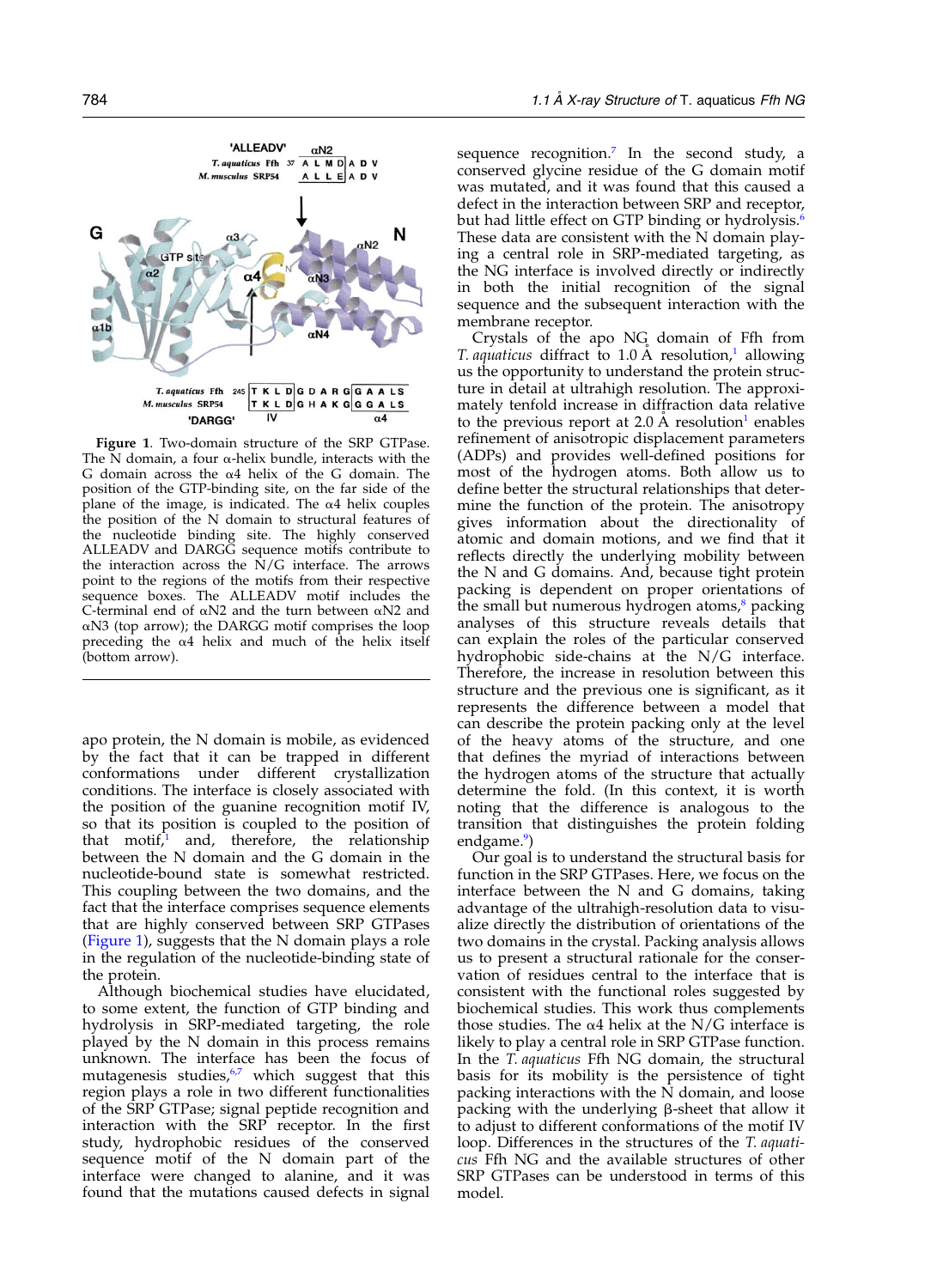<span id="page-2-0"></span>

|  |  |  | <b>Table 1.</b> Data collection statistics |  |
|--|--|--|--------------------------------------------|--|
|--|--|--|--------------------------------------------|--|

| Space group                |                                                               | $C_{2}$         |  |
|----------------------------|---------------------------------------------------------------|-----------------|--|
| Unit cell                  | $a = 99.73$ , $b = 53.67$ ,<br>$c = 57.84$ , $\beta = 119.92$ |                 |  |
| a, b, c (Å), $\beta$ (deg) |                                                               |                 |  |
| Resolution (A)             | $50.0 - 1.10$                                                 |                 |  |
| Observations               | 694,235                                                       |                 |  |
| Unique reflections         | 102,368                                                       |                 |  |
|                            | $50.0 - 1.10$ Å                                               | $1.12 - 1.10$ Å |  |
| $R_{sym}^{\quad a}$        | 0.037                                                         | 0.324           |  |
| Completeness (%)           | 95.4                                                          | 89.9            |  |
| Redundancy                 | 4.27                                                          | 2.96            |  |
| Average $I/\sigma$         | 37.8                                                          | 3.2             |  |
|                            |                                                               |                 |  |

<sup>a</sup>  $R_{sym} = \sum |I_h - \langle I_h \rangle| / \sum I_h$ , where,  $\langle I_h \rangle$  is the average intensity over symmetry equivalents.

# Results and Discussion

#### Quality of the refined model

The structure of the Ffh NG domain was refined at 1.1 A resolution using data measured from a single crystal at SSRL BL 9-1. Particular care was taken to ensure that the data were very complete, and the resulting dataset has excellent statistics (Table 1). Crystallographic refinement was carried out in several stages. The starting model for the refinement was the structure of the apo Ffh NG determined at 2.0 Å resolution (PDB ID 1ffh). Initial refinement was carried out using  $X-PLOR<sup>10</sup>$  $X-PLOR<sup>10</sup>$  $X-PLOR<sup>10</sup>$ and the structure was subsequently refined using  $SHELXL-97<sup>11</sup>$  $SHELXL-97<sup>11</sup>$  $SHELXL-97<sup>11</sup>$  in order to introduce ADPs. The drop in  $R_{\text{free}}$  on adding anisotropy was  $\sim$  4%, which is typical for structures at this resolution.<sup>[12,13](#page-14-0)</sup> Following refinement with SHELXL,  $R<sub>crvst</sub>$  was 13.3%; however,  $R_{\text{free}}$  remained relatively high, 18.7%, and a number of loops of the N domain were poorly ordered but could not be modeled in alternative conformations. Furthermore, although we had made a point of measuring complete data from the low to high-resolution limits, we were unable to use low-resolution data beyond  $10 \text{ A}$ resolution because of inadequacies of the Babinet solvent model implemented in SHELXL. Therefore, the final stage of the refinement was carried out using the program REFMAC, $14$  which implements

Table 2. Refinement statistics

| $50.0 - 1.10$ |
|---------------|
| 92,430        |
| 13.5          |
| 16.9          |
| 2513          |
| 30            |
| 326           |
|               |
| 22.6          |
| 39.9          |
| 0.024         |
| 2.086         |
|               |

<sup>a</sup>  $R_{\text{cryst}} = \sum |F_{o} - F_{c}| / \sum F_{o}$ ,  $R_{\text{free}}$  was calculated for a test set of reflections  $(8\%)$  omitted from the refinement.

a solvent model similar to that used in X-PLOR.[15](#page-15-0) This stage resulted in little change in  $R_{\text{cryst}}$ but yielded a significant 2% drop in  $R_{\text{free}}$  for all data over the full  $50.0-1.10$  A resolution range (Table 2).

The current model comprises 289 amino acid residues and 324 solvent molecules, with a crystallographic R value of 13.5%, and an  $R_{\text{free}}$  of 16.9%. The same subset of reflections was used for  $R_{\text{free}}$ throughout the refinement. The geometry of the model is quite good (Table 2) and the electron density map in the well-ordered core of the G domain is remarkably clear ([Figure 2\(a\)\)](#page-3-0). All residues are within the allowed (94.4%) or additional allowed (5.6%) regions defined by PROCHECK.[16](#page-15-0) There is only one striking deviation in the mainchain geometry, which occurs at the Phe102/ Leu103 peptide bond in the interior of the G domain. There, the omega torsion is 167°, and the conformations of the two residues, which occur in the interior of the protein, are very well-defined in the electron density map.

Thirty residues exhibit clearly defined multiple conformations in the electron density map [\(Figure](#page-3-0)  $2(b)$ ). Most occur on the surface and are poorly constrained but, interestingly, a number occur in the interior of the protein. Nine leucine residues, including the well-buried Leu103, exhibit discrete disorder; both Leu118 and Leu202 exhibit  $\chi$ 1 rotamer flips, three others exhibit  $\chi$ 2 flips, and the remainder undergo small positional shifts. In the N domain, 13 residues are in alternative conformations, with over half of those (Leu45, Arg49, Arg35, Met39, Lys83, Thr77, and Glu80) clustered across a crystallographic 2-fold screw axis that relates adjacent N domains. The multiple conformations of these residues reflect accommodation of different conformational substates that arise as a consequence of mobility between the N and G domains (see below).

A number of loops are poorly ordered in the structure and cannot be modeled as discrete alternative conformations. The electron density of the distal loops of the N domain, in particular, is remarkably smeared, presumably due to convolution of intrinsic disorder of the loops with the distribution of orientations of the N domain in the crystal. Poorly defined electron density in the region of the DARGG motif loop [\(Figure 1\)](#page-1-0) that links motif IV with the  $\alpha$ 4 helix<sup>[1](#page-14-0)</sup> may be functionally significant. Although the overall conformation of the region is discerned readily and is similar to that in previous apo and GDP structures, in several recent structures of the nucleotide-bound protein, the loop (residues 250–252) has been observed to be displaced due to crystal packing interactions, in a position that uncouples the N and G domains (P.J.F., H. Alam & D.M.F., unpublished results). Finally, more than 10% of the solvent atoms have been built into well-defined but "peanut-like" density features. These are consistent with, and have been modeled as, discrete and mutually exclusive solvent sites; however, we cannot exclude the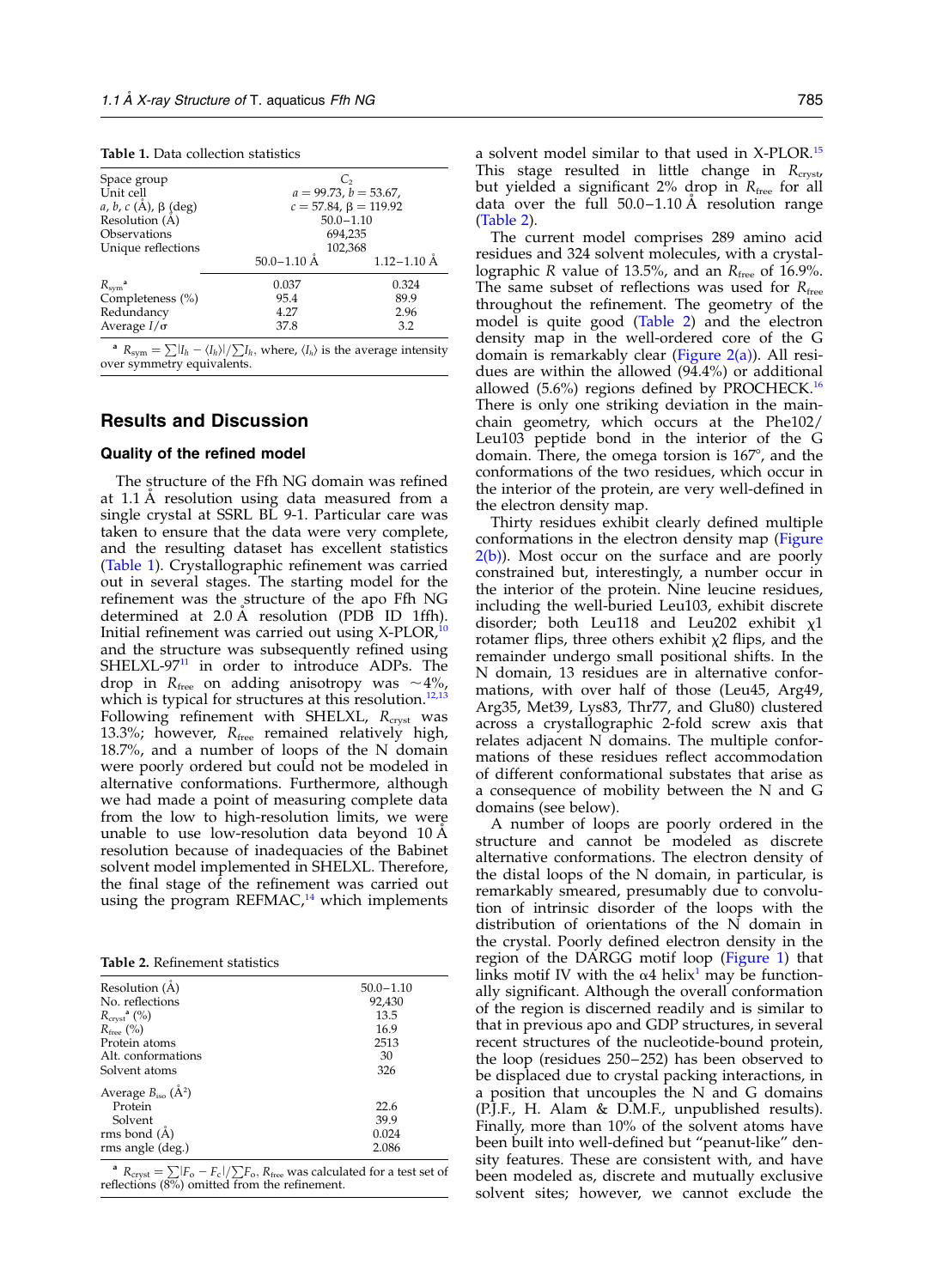<span id="page-3-0"></span>

Figure 2. Electron density at 1.1 Å resolution. (a) Electron density in the well-ordered core of the G domain. The  $2F_o - F_c$  map calculated using data from 50 to 1.1 A resolution is contoured at 5 $\sigma$ . Superimposed is a hydrogen atom omit difference map, calculated using data from 5.0 to 1.1 Å resolution and contoured at 1.8s. The positions of many hydrogen atoms are well defined in the well-ordered core of the G-domain (note the disordered methyl groups and backbone amide hydrogen atoms). (b) Residues in multiple conformations. In the first panel, the  $C^{\gamma}$  of proline occupies two positions; interestingly, at lower resolution in X-PLOR this residue refines as "flat". The final panel illustrates a typical leucine  $\chi$ 1 rotamer flip. The  $2F_o - F_c$  electron density is contoured at 0.8 $\sigma$ .

possibility that they represent an uncharacterized solvent component.

Although the electron density map is excellent overall, its quality varies tremendously. Despite diffraction to  $1.\dot{0}$  Å resolution, the equivalent isotropic *B* factors average  $\sim$  25 Å<sup>2</sup>, which is relatively high for a structure at this resolution.<sup>[17](#page-15-0)</sup> This arises because two extensive crystal packing interactions stabilize the position of the G domain, but less well-defined interactions allow the N domain to occupy a range of conformational substates in the crystal. This is reflected as well in a skewed distribution of temperature factors between the N and G domains (see [Figure 4\)](#page-5-0), and it explains the relatively high crystallographic R and  $B$  factors in this structure. What is intriguing about the ultrahigh-resolution structure, however, is that it allows us to determine the directionality of the intrinsic intramolecular motion and propose

a structural explanation for the functional mobility at the N/G domain junction.

## Analysis of anisotropic displacement parameters

Following refinement of the ADPs, the average anisotropy (defined as the ratio of the minimum and maximum eigenvalue of the anisotropic displacement matrix) was found to be 0.55 ( $\sigma$  = 0.13), which is similar to the distribution seen in other proteins.[18](#page-15-0) The mean value of the solvent anisotropy is  $\sim$  0.40. We examined the distribution of anisotropy more closely and found that over much of the N domain, but not the remainder of the protein, the ellipsoids of motion of the alpha carbon atoms were clearly correlated [\(Figure 3](#page-4-0)). This suggested that there was a coherent motion of the domain, and was analyzed by applying a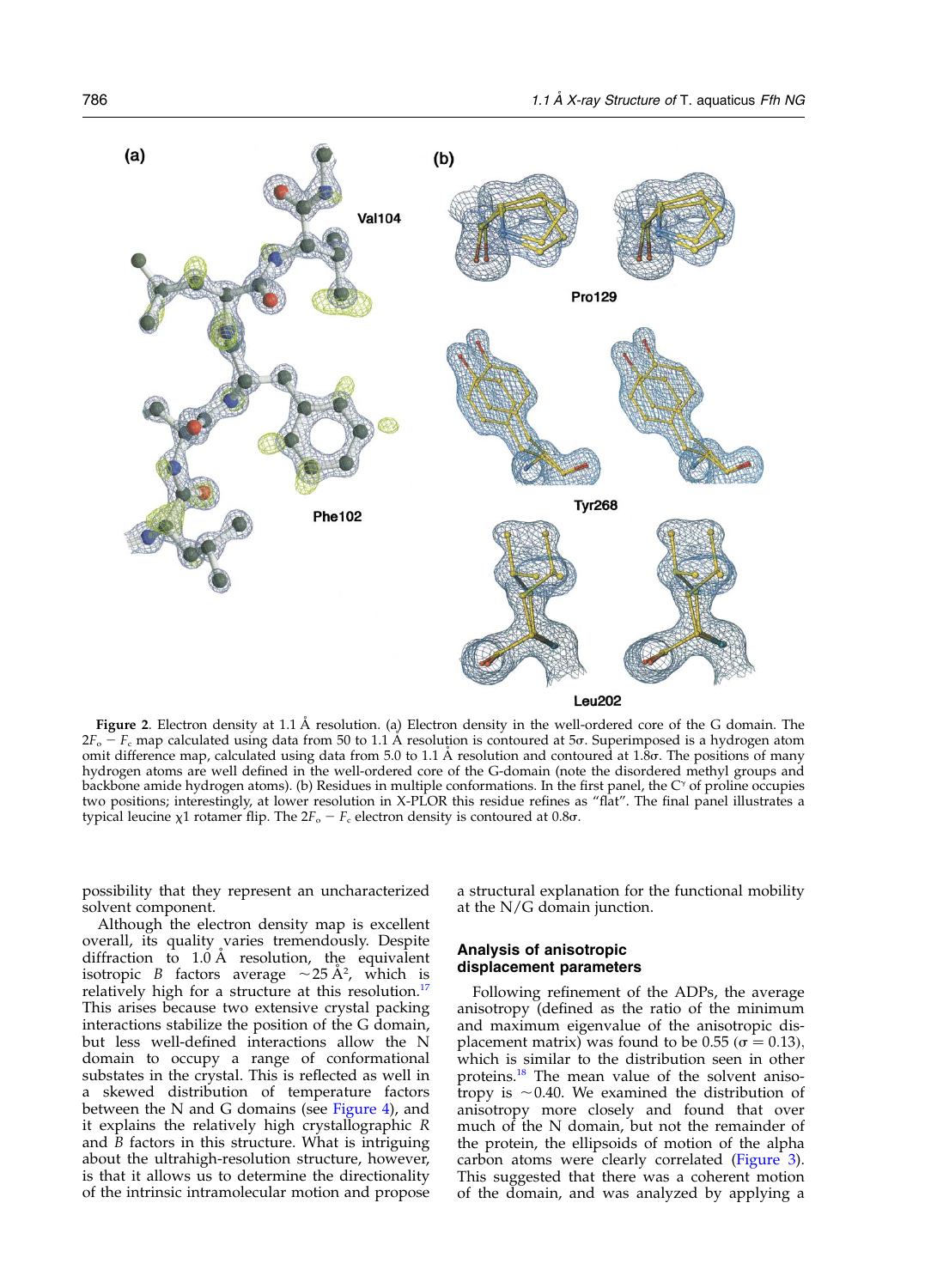<span id="page-4-0"></span>

Figure 3. Anisotropic temperature factors reflect coherent motion of the N-domain. The anisotropic ellipsoids of motion at the 90% probability level for the  $\alpha$ -carbon atoms of helices  $\alpha$ N1 and  $\alpha$ N2 highlight the mobility of the main-chain atoms of the N-domain. The principal axes of vibration along both of the helices are largely coherent ( $\sim$ up and down; compare with the ellipsoids near residue 1). The direction of this motion (presumably trapped substates in the crystal) is similar to that seen between the apo and GDP complex crystal structures.

rigid-body analysis of the domain movement in terms of a translation, liberation, and screw (TLS) model.<sup>13</sup> Because rigid-body motion is not considered explicitly during the refinement, an underlying anisotropic domain shift will be reflected in the atomic ADPs, and a description of the move-ment can be extracted from those ADPs.<sup>[19,20](#page-15-0)</sup> There are two caveats to bear in mind: first, the diffraction data cannot themselves distinguish between correlated and uncorrelated motion, $20$  and this inference has to be imposed during our interpretation of the data. However, as we discuss below, domain motion at the interface is well established, based on the comparison of the apo and GDPbound structures, so this assumption is well justified in the structural analysis here. Second, the TLS parameters tend to over-fit the underlying motion, which may or may not be due to domain motions, and so provide only an upper limit on the rigid-body contribution.<sup>[13](#page-14-0)</sup>

To carry out the analysis, we considered two domains of the protein as rigid bodies. The first comprised the helices of the N domain, residues  $2-14$ ,  $26-59$ , and  $71-88$  (thus excluding the distal loops of the N domain) and helix  $\alpha$ 4 of the G domain, residues 253–262. The second comprised the rigid core of the G domain (residues 99–219). This is certainly a simplification of the dynamics of the protein; however, it works well for our purpose here, to characterize and explain the implicit motion of the N domain (which presumably arises as a series of conformational substates $^{21}$ ) in the crystal. We used the program  $ANISOANL<sup>22</sup>$  $ANISOANL<sup>22</sup>$  $ANISOANL<sup>22</sup>$  to obtain the parameters of motion

(translation, libration, and screw) for a rigid body comprising each domain from the distribution of atomic ADPs of the main-chain atoms. The derived TLS tensors were then analyzed using TLSANL.<sup>[23](#page-15-0)</sup> That the TLS model accounts for much of the anisotropy observed in the structure is shown by the good fit between the model and the observed anisotropy and equivalent isotropic B values [\(Figure 4\)](#page-5-0). The correlation coefficient over the equivalent  $B_{\text{iso}}$  values for both domains is  $\sim 0.85$ . The distal loops of the N domain, which are disordered, were not included in the TLS model and they degraded the fit when they were included.

The anisotropy observed in the structure appears to be fit particularly well by the TLS model [\(Figure](#page-5-0)  $4(b)$ , with a correlation coefficient over both the N and G domains of 0.78. The mean translational displacement of the TLS component for the two domains was  $0.20 \text{ Å}$  and  $0.16 \text{ Å}$ , respectively, and the mean-square angles of libration $13$  of the two domains were  $1.78^{\circ}$  and  $1.28^{\circ}$ , respectively. However, while the mean values were not dissimilar, the distribution of the displacements around the libration axes was quite different. Thus, for the G domain they range from 0.97 to  $1.83^{\circ2}$ , while for the N domain, they range from 0.60 to 3.59 $\degree$ , a range of  $\sim$ sixfold that is characteristic of anisotropic domain motion.[13,22](#page-14-0) The major axis of libration of the N domain is approximately aligned with the  $\alpha$ N4 helix [\(Figure 5\(a\)](#page-6-0)). This implies that the anisotropy of the domain arises predominantly from a longitudinal rotation of the N-domain helical bundle, and is remarkably reminiscent of the domain motion inferred from comparison of the apo and GDP-bound structures.<sup>[5](#page-14-0)</sup>

To compare this explicitly, we carried out an analysis of the conformational change between the apo and ligand-bound states of Ffh NG in terms of a hinge rotation between the two domains using the model-independent analysis imple-mented in DYNDOM.<sup>[24](#page-15-0)</sup> The resulting inter-domain rotation axis is consistent with and has similar directionality to the predominant libration axis of the N domain (Figure  $5(b)$ ). That they are not identical is, of course, expected, because both are idealizations of what is certainly a more complex structural change, and one represents a single hinge for rotation between the two conformational states, while the other represents a decomposition of the motion of the one domain. The scales of the two motions are also quite different (the mean rotation around the major libration axis in this structure is only 3.59 $\degree$ , while the hinge motion between the two domains that accompanies the conformational change on binding GDP is  $\sim$ 9°. Nevertheless, their approximate coincidence confirms that the directional preference for motion of the N domain is consistent with the conformational change between the apo and GDP-bound states, and this motion is, therefore, likely to be functionally significant.

It appears, therefore, that the relatively high temperature factors for the N domain are not due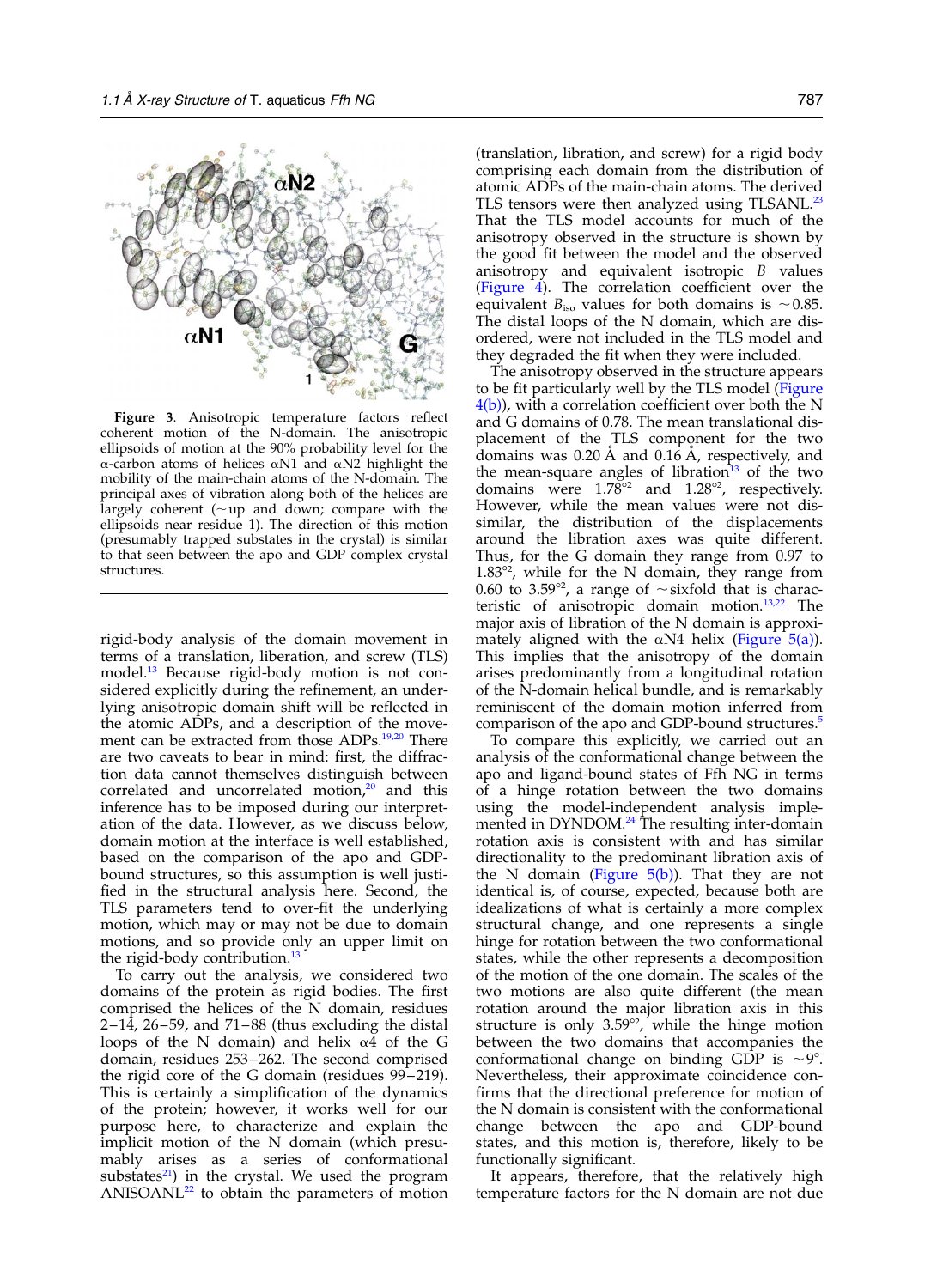$(a)$ 

60.00

50.00

40.00

30.00

20.00

10.00

 $0.00$ 

 $(b)$  $0.0$ 

 $0.1$ 

 $0.2$ 

 $0.3$ 

 $0.4$ 

 $0.5$ 

 $0.6$ 

 $0.7$ 

 $0.8$ 

 $0.9$ 

 $1.0$  $\mathbf{0}$ 

50

<span id="page-5-0"></span>

 $G<sub>core</sub>$ 

200

150

Figure 4. A rigid-body model accounts for much of the mobility of the N and G domains. TLS parameters were derived for rigid bodies taken as (i) the N domain and  $\alpha$ 4 helix (residues 2-88 and 253–262) and (ii) the core of the G domain (residues 99–219). In the upper plot, (a), the observed equivalent isotropic B values for each group are compared to the isotropic displacement parameters predicted from the rigid-body model (shown as the diffuse yellow-green line superimposed on the graph). The horizontal lines indicate the average  $B_{\text{iso}}$  for each of the domains. The loops of the N domain, which are poorly fit, exhibit very high temperature factors and are disordered in the electron density maps. In the lower plot, (b), the anisotropy in the refined structure is compared to the anisotropy predicted from the rigid-body model (shown as the diffuse yellow-green line). Note that anisotropy is defined such that isotropic  $1.0 \rightarrow 0.0$  highly anisotropic.

to random displacements in the crystal, but instead arise from correlated motion of the N domain that is accommodated within the crystal packing (as evidenced, for example, by clusters of side-chains in multiple conformations) to yield a distribution of conformational substates. However, because it reveals directly a biologically-relevant structural variation, and because the protein model is very well refined with an  $R_{\text{free}}$  of  $\sim$ 17%, the structure affords the opportunity to examine in unprecedented detail the structural elements, primarily

100

contributed by two highly conserved sequence motifs in the hinge region (see [Figure 1\)](#page-1-0), that enable motion across the N/G domain interface.

#### Analysis of the N/G domain interface

 $\alpha$ 4

250

The N/G domain interface is unique to the SRP GTPase subfamily, and is characterized by a number of conserved sequence motifs [\(Figure 1](#page-1-0)). The interface between the two domains comprises the ALLEADV motif of the N domain, $^7$  $^7$  elements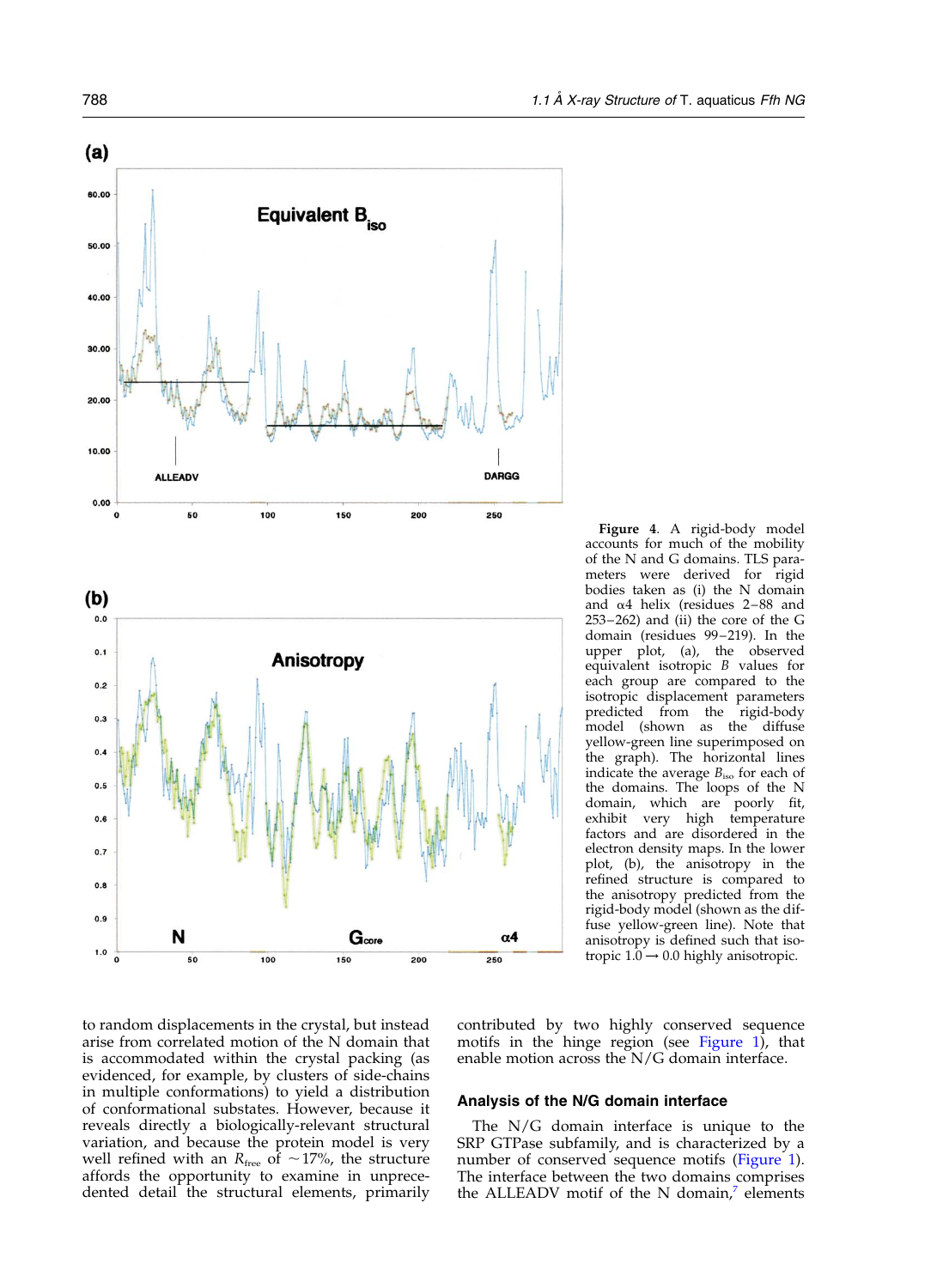<span id="page-6-0"></span>

Figure 5. TLS analysis of the anisotropic displacement parameters reveals a prominent N-domain libration. (a) The libration axes of the TLS matrices derived separately for the N and G domains are plotted and superimposed on a ribbon representation of the structure. The length of each axis is proportional to its mean-square libration. The most striking feature is a predominant libration axis that lies approximately along the  $\alpha N4$ helix of the N domain. (b) The vector of rotation obtained following model-independent analysis of the conformational change between the structures of the apo and  $Mg^{2+}GDP$ -bound Ffh NG.<sup>[5](#page-14-0)</sup> The vector generated by  $D\text{YNDOM}^2$  is superimposed on the structure colorcoded to distinguish a "hinge" region (in yellow) from the two domains (taken as mobile and fixed). Note that the  $\alpha$ 4 helix of the G domain is paired with the N domain in this model-independent analysis. Note also that the hinge axis is not coincident with, but is consistent with, the major axis of libration in the TLS model. However, the scales of the two motions are quite different.

of helix  $\alpha$ 3 of the G domain, the DARGG motif and the  $\alpha$ 4 helix that follows it,<sup>[1](#page-14-0)</sup> and a number of water molecules. The functions of the solventexposed residues of the interface motifs remain largely unknown, as only a few interactions are defined in the available crystal structures $2.5$  and there is little biochemical evidence for their function. Instead, it is the residues that contribute to the hydrophobic core of the interface that have been shown to be sensitive to mutation.<sup>6,7</sup> Mutagenesis of the leucine, valine and glycine residues of the ALLEADV and DARGG motifs produce readily detectable phenotypes, while mutations of the hydrophilic residues do not. Furthermore, the effects of these mutations are functionally farreaching. Although they do not affect the intrinsic GTP-binding and hydrolysis activity of the proteins, different mutations cause defects in the recognition of the signal sequence of the nascent polypeptide, which is mediated primarily by the C-terminal M-domain, $25,26$  and in the formation of the SRP/SR complex. The data imply that the junction between the domains and, presumably, their relative orientation is of central significance to the function of the SRP GTPase.

As a first step towards understanding the molecular architecture of the interface in atomic detail, we carried out packing analysis using a number of computational tools that quantify and visualize the molecular goodness-of-fit.<sup>[8,27,28](#page-14-0)</sup> These tools, implemented in the program PROBE, explicitly evaluate hydrogen atom contacts, and so are particularly effective when used with struc-tures refined at ultrahigh resolution.<sup>[27,29](#page-15-0)</sup> The hydrophobic nature of a number of the functionally significant residues of the N/G interface makes the interface particularly accessible to this type of analysis. Thus, by taking advantage of the well-refined structure of the Ffh NG domain, we can clearly understand the packing interactions of these residues, and this, because their interactions are primarily hydrophobic, provides us with information about their functional roles.

The analysis carried out using PROBE allowed a direct visualization of the packing interactions of each atom as well as a quantitative measure of packing density in terms of a "score" that reflected the fraction of the available atomic surface area participating in packing interactions. A qualitative indication of the extent of atomic packing interactions over the entire structure is provided by a contour density plot,<sup>[28](#page-15-0)</sup> and in this representation a number of features of the protein packing are highlighted ([Figure 6](#page-7-0)). Of course, the core of the protein exhibits higher packing density than the surface, but a number of other features, such as intrahelical packing, stand out as having high "density" as well. In the structure of the Ffh NG domain, however, this representation reveals an additional and unexpected feature—a packing density hole that occurs adjacent to the N/G domain interface (Figure  $6(a)$ ). This region of low packing density does not occur between the two domains, but instead occurs between the  $\alpha$ 4 helix of the G-domain and the underlying  $\beta$ -sheet of the G-domain. The feature can be understood as arising from a particular pattern of residue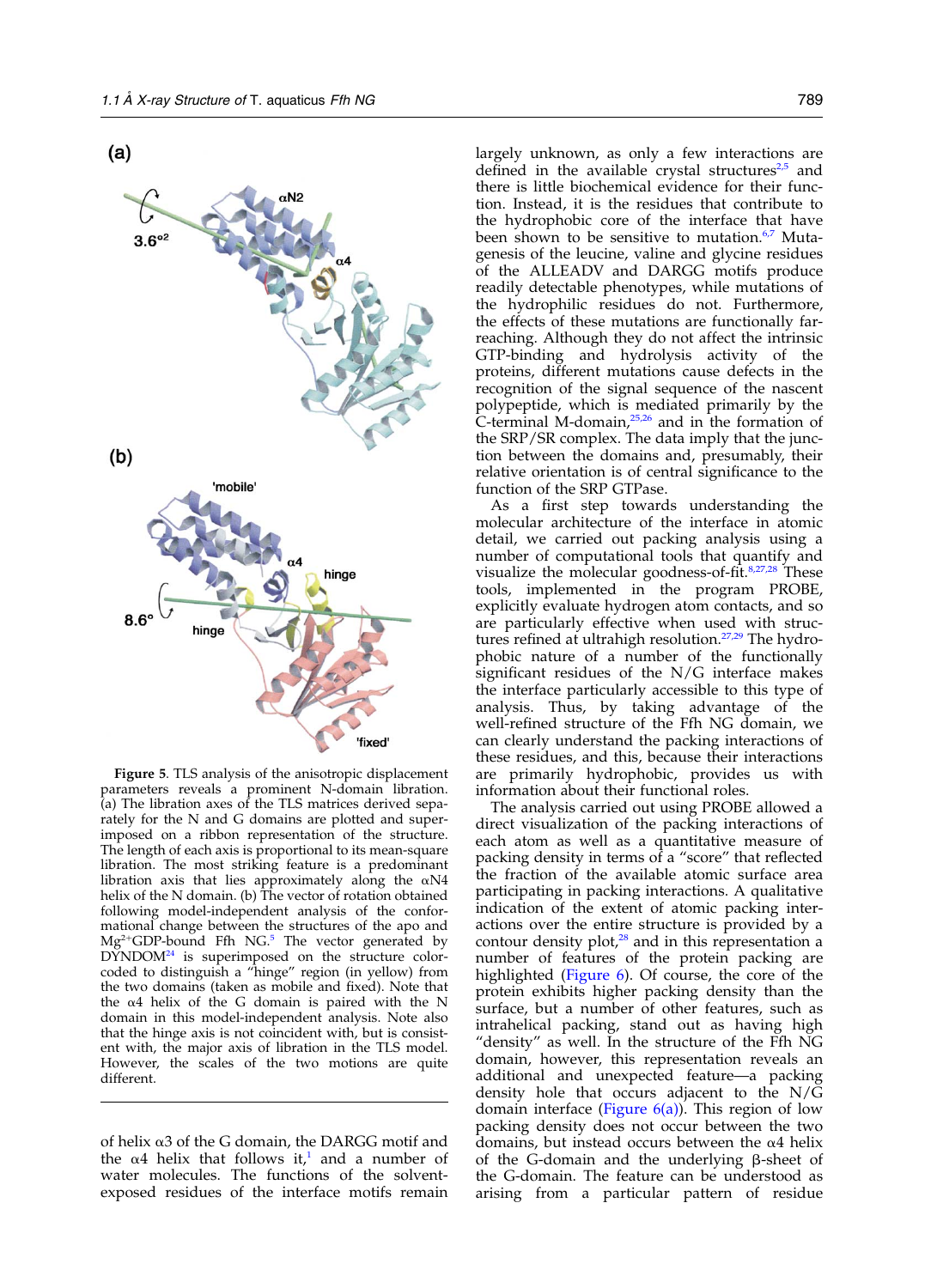<span id="page-7-0"></span>

Figure 6. Contact density analysis reveals a loosely packed hinge region. (a) A contour representation of the packing density is superimposed on the  $\alpha$ -carbon backbone of the NG domain. The large hole between the two domains represents a region of low packing density between the  $\alpha$ 4 helix of the G domain and the underlying  $\beta$ -sheet that may activate it to shift across the  $\beta$ -sheet during binding and release of nucleotide. The contour level corresponds to an atomic packing density of approximately 20% of the total available. (b) A stereo overview of the residues at the N/G interface. In this view, the ALLEADV motif (residues  $37-43$ ) is on the far side the  $\alpha$ 4 helix (orange). The N domain is on the left, and the G domain on the right. Residues discussed in the text are labeled, and the water molecules discussed in the text are highlighted. Three strands of the  $\beta$ -sheet of the G domain are indicated, in the right foreground.

conservation (see below). It occurs just above Wat423, which can, therefore, be considered to plug the hole (Figure 6(b)).

A packing cavity at the N/G interface is intriguing, of course, as it suggests an underlying design that facilitates movement of the N domain and helix  $\alpha$ 4 against the G domain consistent with that inferred previously from the comparison of the apo and GDP-bound structures (see [Figure](#page-6-0)  $5(b)$  $5(b)$ ).<sup>5</sup> Indeed, visualization of the packing interactions between the  $\alpha$ 4 helix and the N and G domains separately [\(Figure 7](#page-8-0)) reveals a clear clustering such that the  $\alpha$ 4 helix is packed tightly (i.e. has many interactions) with the conserved ALLEADV motif of the N domain. It interacts also with the  $\alpha$ 3 helix of the G domain, which has been shown to move in concert with it.<sup>[5](#page-14-0)</sup> In contrast, the helix has remarkably few packing interactions with the underlying  $\beta$ -sheet of the G domain [\(Figure 7\(b\)](#page-8-0)). The helix, therefore, can be con-

sidered to be packed with the N domain rather than the G domain from which it arises, and we propose that this "unpacking" from the G domain occurs in the SRP GTPase so that the helix can facilitate the relative motion of the two domains.

# Packing interactions of conserved residues at the interface

The residues of the ALLEADV motif occur at the turn between helices  $\alpha$ N2 and  $\alpha$ N3 of the N domain (Figures 1 and  $6(b)$ ). The motif shows some variation in sequence between different species (in the *T. aquaticus* Ffh, the sequence of the motif is ALMDADV); however, the conformation of the motif is well-conserved.<sup>[1,2](#page-14-0)</sup> The solventexposed residues Met39 and Asp40 have no obvious interactions at the interface, and it has been speculated that they, along with conserved residues of the DARGG motif and the  $\alpha$ 3 helix of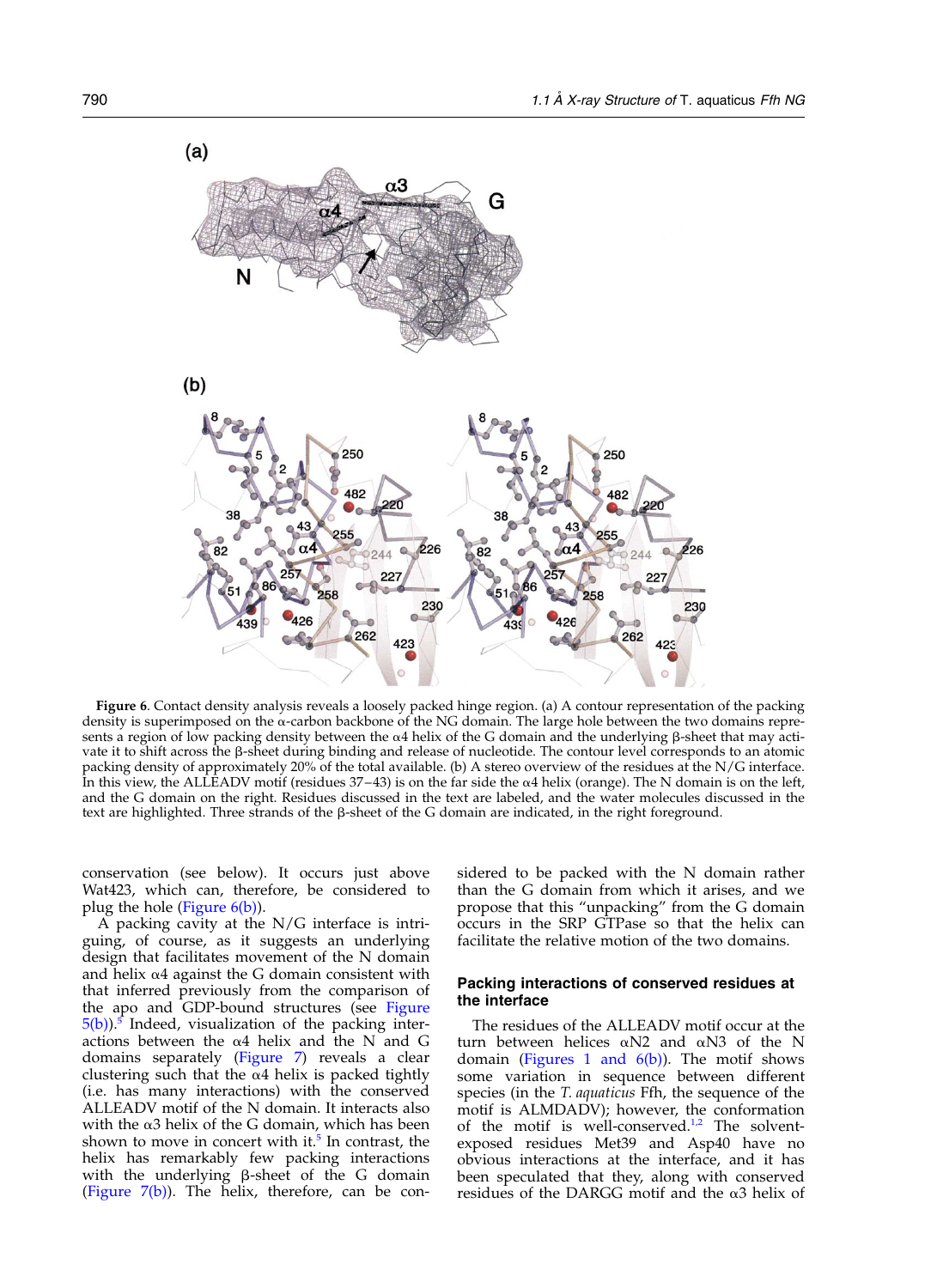<span id="page-8-0"></span>



Figure 7. PROBE contact dots on the N domain side, but not the G domain side, of helix  $\alpha$ 4 indicate tight packing. Small probe contact dots<sup>8</sup> are shown in black between the  $\alpha$ 4 helix and surrounding areas of the N and G domains. (a) Contact dots from residues of the  $\alpha$ 4 helix to only the N domain. The N terminus (residues 1–4), the loop between helices  $\alpha$ N2 and  $\alpha$ N3 (ALLEADV motif), and the C-terminal end of  $\alpha$ N4 exhibit numerous interactions with the  $\alpha$ 4 helix. (b) Contact dots from residues of the  $\alpha$ 4 helix to the G domain. Interactions are primarily with residues  $220-224$  of helix  $\alpha$ -3. (c) A similar analysis of the packing of helix  $\alpha$ 1 of the G domain. This helix, which contributes the phosphate binding P-loop, motif I, is tightly packed relative to the other helices of the NG domain (see [Table 3](#page-10-0)).

the G domain, contribute to a functionally important intermolecular interaction surface. $2.5$  Asp42 reaches across the interface toward the G domain, where it contributes a hydrogen bond at the amino terminus of helix  $\alpha$ 3.<sup>[5](#page-14-0)</sup> The remaining residues of the motif, all hydrophobic, contribute to the core packing of the N domain and the N/G interface. Significantly, many of their packing interactions are with other highly conserved residues [\(Figure 6\(b\),](#page-7-0) and see [Figure 8](#page-9-0)). Thus, Ala37 packs against the aliphatic chain of Arg8 and against Leu5, and Ala41, completely buried, contributes extensive interactions to the interface between the aliphatic chain of Arg252, the N domain, and Leu5. Val43 seals off the hydrophobic core of the N domain, as it rests against  $\alpha$ 4 of the G domain, and is situated adjacent to Leu257 of the  $\alpha$ 4 helix. Mutation of the two hydrophobic residues of the motif corresponding to Leu38 and Met 39 in T. aquaticus in the eukaryotic SRP54 to either valine or alanine causes defects in signal sequence recognition in *in vitro* translation/targeting assays.<sup>[7](#page-14-0)</sup> Leu5, which is involved in packing interactions with a number of residues of the motif, is very highly conserved in the SRP GTPases.<sup>[30](#page-15-0)</sup> Although its function has previously been obscure, the interactions identified above suggest that Leu5 contributes important packing interactions to the residues that form the interface between the two domains, and so can be considered part of the N/G interface of Ffh.

The conserved DARGG motif of the G-domain comprises the residues Asp250 through Ser258, and includes the loop that precedes helix  $\alpha$ 4 and most of the helix itself (Figures 1 and  $6(b)$ ). The first three residues are solvent-exposed, and their function is defined only partly. Asp250 hydrogen bonds to Wat481, which helps initiate the  $\alpha$ 4 helix and both Ala251 and Arg252 are somewhat disordered, with the position of the arginine sidechain very poorly defined at the surface. The remainder of the motif is buried, however, and packing analysis illuminates a number of functionally significant features. Both the glycine residues, in particular, are very tightly packed at the N/G interface (see [Table 3\)](#page-10-0). Gly253, highly evolutionarily conserved, is situated between the side-chains of Phe2 and Asp250 such that the alpha carbon hydrogen atoms are in extensive van der Waals contact with the phenyl group, on the one side, and with Asp250 and Wat481 at the amino terminus of helix  $\alpha$ 4, on the other ([Figure 8\(a\)](#page-9-0)). Gly254, completely conserved in the SRP GTPases, plays a central role in the interface between the two domains. Its alpha carbon atom is nestled against the 42/43 peptide bond, with extensive packing interactions against the main-chain and side-chain atoms of both residues. The carbonyl oxygen atom of residue 41 is adjacent, and is in position to form a long hydrogen bond to the backbone amide group of the glycine residue. Not surprisingly, the packing density scores for Gly253 and Gly254 are approximately double that of average glycine residues in this structure, with Gly253 having contacts over 42% of its possible contact surface area and Gly254 having contacts over 34% of its possible contact surface area [\(Table 3\)](#page-10-0). The two glycine residues clearly function here to allow both tight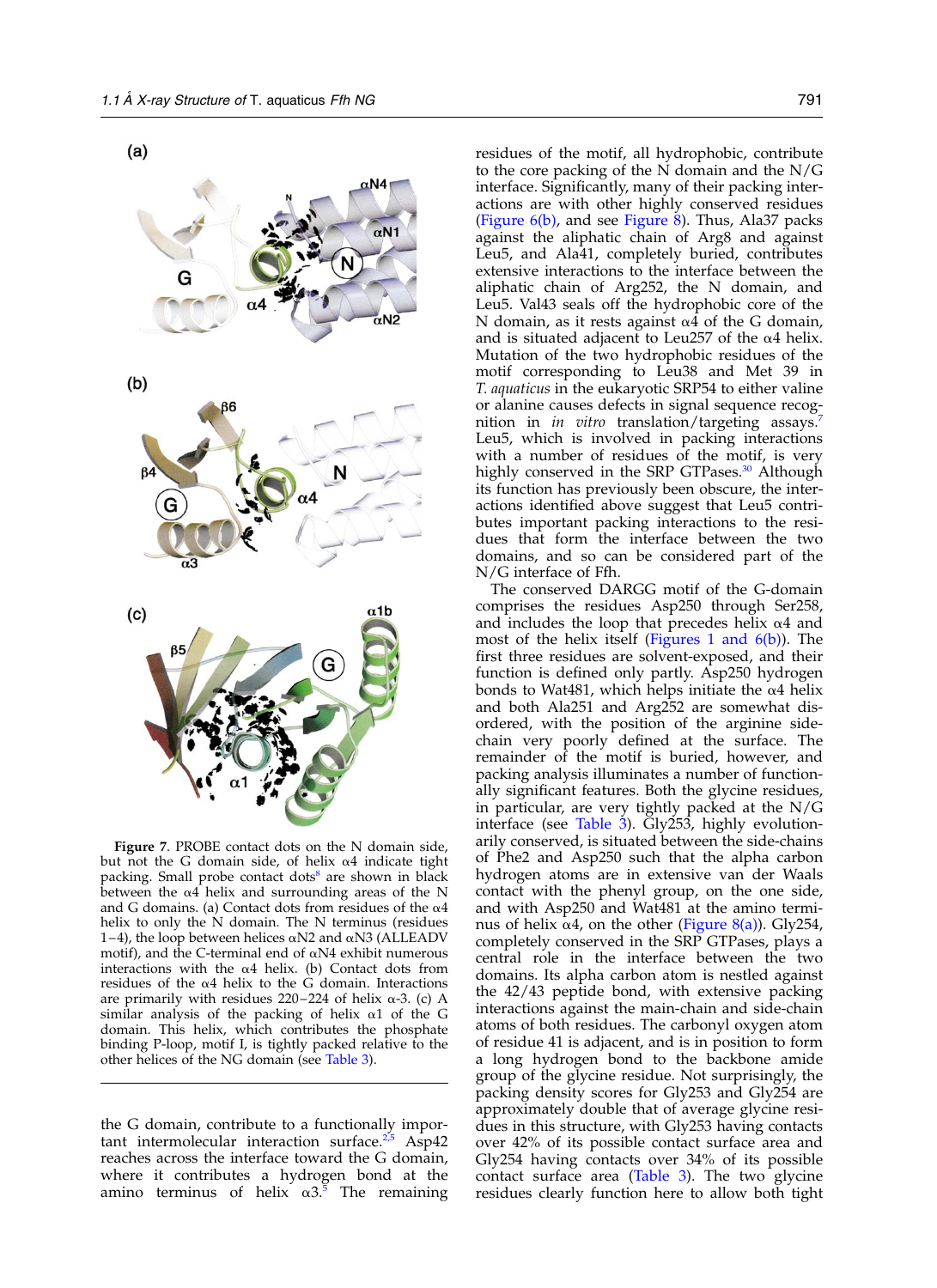<span id="page-9-0"></span>

Figure 8. Conserved residues at the NG interface contribute to a well-packed interface. Small probe contact dots<sup>[8](#page-14-0)</sup> are shown at a dot density of 50 dots/Å<sup>2</sup>. The color of the dots indicates the types of interactions, with blue dots indicating wide contacts, greater than  $0.25 \text{ Å}$ , green indicating close contacts between  $0 \text{ Å}$  and  $0.25 \text{ Å}$ , yellow indicating small overlaps of less than  $0.2 \, \text{A}$ , and purple indicating hydrogen bonds. Hydrogen atoms are included in the analysis, but are not shown in the Figure. (a) The packing density around Gly253 and Gly254 (at the center) is especially tight for glycine residues and thus explains conservation of these two residues. (b) Leu257 appears to have relatively few interactions; however, those are with highly conserved residues, including Leu5, Val43, Leu38, and Leu82. Note the interaction between Leu5 and Leu257, which involves methyl hydrogen atoms of the two residues. (c) Interactions with Ser258, which is a completely conserved residue in the SRP GTPases. Both the Gly253/Gly254 and Ser258 interactions serve as the "glue" across the N/G interaction surface.

packing of the  $\alpha$ 4 helix and the close apposition of the N and G domains. It is mutation of the second of these glycine residues that has been shown to cause a functional defect in the E. coli Ffh.<sup>[6](#page-14-0)</sup>

In contrast to the well-packed glycine residues of the interface, the conserved Ala255 that follows them appears to be much less constrained. The side-chain of the alanine residue is directed towards the  $\beta$ 5- $\alpha$ 3 loop of the G domain and, while the residue is completely buried ([Table 3\)](#page-10-0), it has remarkably few interactions with the remainder of the polypeptide. Its packing interactions are limited to Wat481 and Wat482, which initiate the helix  $\alpha$ 4, and to the carbonyl group of Gly223. Significantly, the alanine residue is directed towards the packing hole between the  $\alpha$ 4 helix and the  $\beta$ -sheet of the G-domain. In Ffh and SRP54, the residue at the corresponding position occurs only as alanine in prokaryotes and only as

glycine in eukaryotes. Ala255 therefore plays a central, and presumably functionally significant, role in creating the packing hole below the  $\alpha$ 4 helix.

The side-chain of Leu257 is directed from the  $\alpha$ 4 helix into the center of the N-domain helix bundle. There, it is situated by packing interactions with surprisingly few residues: Leu5, Leu38, Val43, Leu82 and Leu86 (Figure  $8(b)$ ). Indeed, Leu257 has an average packing density score compared to other leucine residues ([Table 3](#page-10-0)), substantially less than the maximum observed in this structure (41%). However, of the five residues that the leucine packs against, two, Val43 and Leu82, are conserved completely, and two, Leu5 and Leu38, are highly conserved in the SRP GTPase subfamily. This implies that although the packing interactions are relatively sparse, they maintain a precise structural relationship; one that would be disrupted,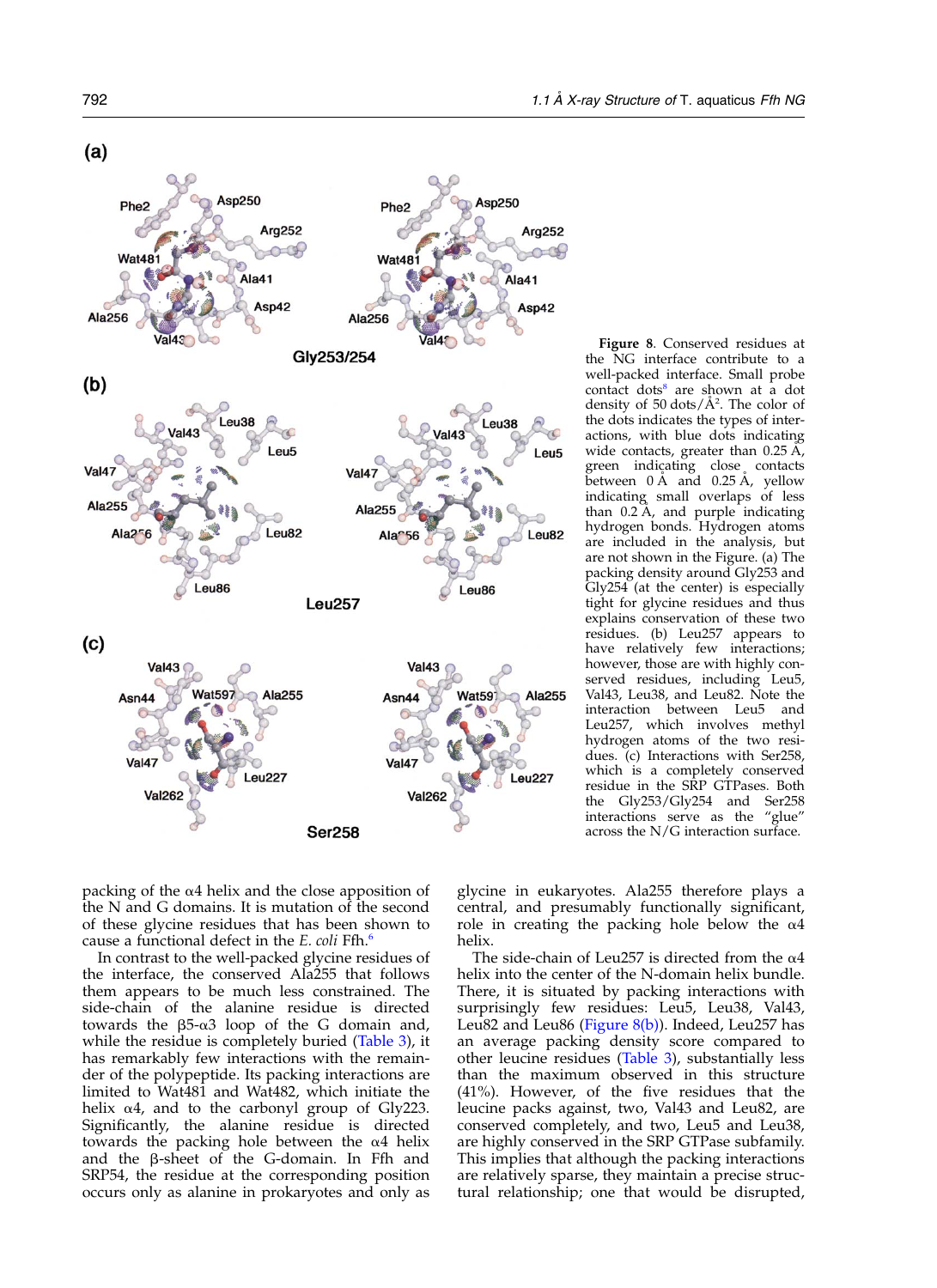<span id="page-10-0"></span>Table 3. Packing scores and solvent accessibilities

|                        | Density score <sup>a</sup>       | Deviation <sup>b</sup> | Accessibility $(A^2)$ |
|------------------------|----------------------------------|------------------------|-----------------------|
|                        | A. ALLEADV 37–43                 |                        |                       |
| Ala37                  | 28                               | 0.7                    | 0.3                   |
| Leu <sub>38</sub>      | 35                               | $+1.2$                 | 1.6                   |
| Met <sub>39</sub>      | 14                               | 0.1                    | 77.1                  |
| Asp40                  | 13                               | $-0.5$                 | 77.2                  |
| Ala41                  | 35                               | $+1.4$                 | 0.1                   |
| Asp42                  | 18                               | 0.1                    | 51.6                  |
| Val <sub>43</sub>      | 31                               | 0.4                    | 2.1                   |
|                        | B. DARGG 250-258                 |                        |                       |
| Asp $250$              | 18                               | 0.1                    | 11.7                  |
| Ala251                 | 10                               | $-1.1$                 | 40.8                  |
| Arg252                 | 16                               | 0.1                    | 124.3                 |
| Gly253                 | 42                               | $+3.1$                 | 0.0                   |
| Gly254                 | 34                               | $+2.4$                 | 1.0                   |
| Ala255                 | 16                               | $-0.5$                 | 0.1                   |
| Ala256                 | 24                               | 0.3                    | 0.1                   |
| Leu <sub>257</sub>     | 24                               | 0.1                    | 2.3                   |
| Ser258                 | 43                               | $+1.3$                 | 0.0                   |
|                        | C. G-domain helices <sup>e</sup> |                        |                       |
|                        | Density score <sup>a</sup>       | Deviation <sup>b</sup> | Context <sup>d</sup>  |
| $\alpha$ 1             | 23                               | 1.4                    | P-loop                |
| $\alpha$ 1a            | 11                               | $-0.9$                 | <b>IBD</b>            |
| $\alpha$ 1b            | 12                               | $-0.7$                 | IBD                   |
| $\alpha$ 2             | 12                               | $-0.7$                 |                       |
| $\alpha$ 3             | 16                               | 0.2                    |                       |
| $\alpha$ <sup>4e</sup> | 8                                | $-1.5$                 | N/G interface         |

<sup>a</sup> Density score: % of total possible van der Waals contact surface, evaluated using at  $1.0$  Å PROBE sphere.

beviation from mean in standard deviations for that residue type (residues) or all helices.

 $\frac{c}{c}$  Scores are evaluated for the helix packing against the remainder of the G-domain.

 $^{\mathfrak{a}}$  Context: identifying context for that helix. e The  $\alpha$ 4 helix when considered in the context of both the N and G domains has a density score of 22.

for example, by the substitution of leucine for valine or vice versa. Their highly conserved interactions, therefore, may be functionally significant, and we speculate that they serve to facilitate or accommodate the mobility of the  $N/G$  domain interface.

The residue that follows, Ser258, is, like the glycine residues of the motif, particularly wellpacked in the T. aquaticus Ffh NG, with a packing density 1.3  $\sigma$  above the average for serine residues (Table 3). The serine hydroxyl group accepts a hydrogen bond from the amide nitrogen atom of Asn44 (which follows the ALLEADV loop) and interacts with weakly bound Wat597. It also donates a hydrogen bond back to the  $\alpha$ 4 helix main chain. The  $C\beta$  atom is positioned by packing interactions with Val47, Leu227 and Val262, which function, therefore, to bridge the N and G domains near the C-terminal end of the  $\alpha$ 4 helix.

The key conclusion from these observations is that highly conserved residues of the two sequence motifs contribute to specific packing interactions at the N/G interface that incorporate a number of additional highly conserved residues to assemble a specific structural relationship between the two domains. There is tight packing at the interface between the N domain and helix  $\alpha$ 4, and there is loose packing between the helix and the underlying  $\beta$ -sheet. This supports the notion that the  $\alpha$ 4 helix is designed to move in concert with the N domain instead of being a fixed part of the G domain, and is consistent with the observation of intrinsic anisotropy of the N domain arising from the loose fit at the junction.

Three well-ordered water molecules also contribute to the  $N/G$  interface; their positions are welldefined in the 1.1 A resolution structure, and their interactions appear to be preserved between the different structures of the apo,  $Mg^{2+}GDP$ -bound, and GMPPNP-bound Ffh NG domain.<sup>[1,5,31](#page-14-0)</sup> Two of the water molecules (Wat426 and Wat439) are associated with the packing between  $\alpha$ 4 and the N domain, and one (Wat423) occurs between the helices  $\alpha$ 3 and  $\alpha$ 4 and the underlying  $\beta$ -sheet [\(Figure 6\(b\)](#page-7-0)). Wat426 provides an important additional contact bridging the  $\alpha$ 4 helix of the G domain and  $\alpha$ N4 of the N domain by hydrogen bonding the carbonyl oxygen atom of Ala85 and Leu257 and the amide nitrogen atom of His261. The water is particularly well-ordered in the different structures of the NG domain; in the  $1.1$  Å structure its equivalent  $B_{\text{iso}}$  value is 16.8  $\AA$ <sup>2</sup>. Wat439, also well ordered, is linked to Wat426 by hydrogen bonding the intervening Wat440. Wat439 hydrogen bonds the carbonyl group of Val43 of the ALLEADV motif, and packs tightly against the side-chain of Val47 and the main chain of Phe51. Finally, Wat423 is positioned in a hydrophobic pocket between the C-terminal ends of the  $\alpha$ 3 and  $\alpha$ 4 helices by hydrogen bonds to the carbonyl group of Ala230 and to an adjacent Wat424. This water molecule effectively closes the divergent end of the packing hole that occurs between the  $\alpha$ 4 helix and the  $\beta$ -sheet. The conserved positions of these water molecules in this variety of structures suggests that they have a structural role; in particular, all can be considered to fill gaps in the fold by both hydrogen bonding and packing interactions, and they may function to maintain the ability of the two domains to move relative to one another, thus acting as "lubricants" for the polypeptide interface.

#### The design of the N/G interface

We identify the following features of the interface between the N and G domains of Ffh: first, on one side of the interface a well-defined network of side-chain and main-chain packing interactions contributes to the interface, and these interactions in the interior of the N-domain provide the first explanation for why specific hydrophobic residues are sparsely distributed but highly conserved in the N domain sequence. Second, on the other side of the interface, a packing defect is maintained by conservation of a number of small hydrophobic residues that enable mobility of the  $\alpha$ <sup>4</sup> helix relative to the remainder of the G domain. The fact that many of the residues involved are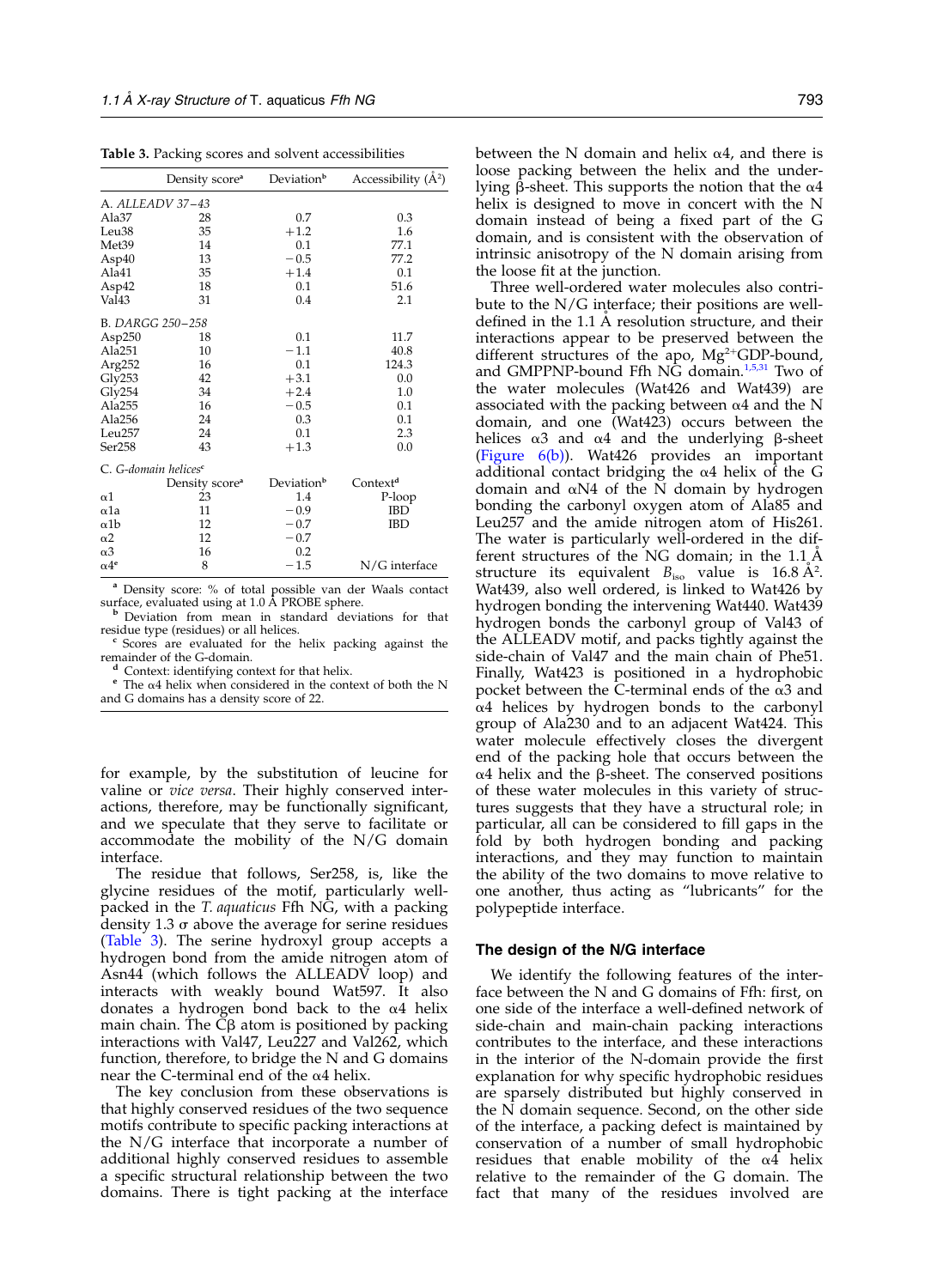evolutionarily conserved implies that these structural features are functionally important. Because it has been shown that the hydrophobic residues of the  $N/G$  interface can critically affect function,<sup>[6,7](#page-14-0)</sup> the interactions we identify are, therefore, likely to be key to understanding the biological function of the protein. Thus, for example, the glycine residues allow close approach of the backbone of the ALLEADV motif to the loops of the G-domain because both are highly packed. The role of the glycine residues here is reminiscent of a similar role for glycine residues in the tight self-association of the glycophorin transmembrane helix. $32$  Leu257, in contrast, although completely solvent-inaccessible, is relatively loosely packed. Nevertheless, its interactions are functionally significant, as they are largely with other highly conserved residues of the N domain. Thus, instead of providing a "glue" for association, as apparently in the case of the two glycine residues, the leucine residue may provide a loosely constructed joint that contributes to the conformational freedom of the domain interface. Finally, the alanine residues of the  $\alpha$ 4 motif are directed towards the underlying  $\beta$ -sheet, and have relatively few interactions. These define one edge of the functionally significant packing hole discussed above.

The  $\alpha$ 4 helix shifts over the underlying  $\beta$ -sheet on the transition between the apo and  $\text{Mg}^2$ <sup>+</sup>GDP complexes of the NG domain.<sup>[5](#page-14-0)</sup> The movement is tangential to the  $\beta$ -sheet and results in displacement of the helix by  $\sim$  1.[5](#page-14-0) A along its axis.<sup>5</sup> The precisely located interactions we identify and the preferential directionality of those packing interactions provide a means to understand and predict, at the structural level, the dynamics of this interface. As we do not yet have structures of the NG nucleotide complexes beyond  $\sim$  2.0 Å resolution, we cannot provide a definitive analysis of the shift between the two structural elements that accompanies nucleotide binding. What is clear, however, is that there is no large conformational change or structural reorganization. There are no residues in alternate conformations in the interior of the interface; only one residue bordering the packing hole, Leu244, undergoes a rotamer shift between the apo and  $Mg^{2+}\tilde{G}DP$  complex structures. This shift, a relatively minor  $\chi^2$  side-chain reorientation, is relatively isosteric, and does not appear to change the packing requirements significantly. Leu244 occurs as valine, isoleucine or leucine in the SRP GTPases, and is directed towards the hole so that it is packed relatively loosely. Thus, it appears that the side-chains buried in the interface are accommodated by relatively non-specific restraints on their position along the packing defect and the mobility of the  $\alpha$ 4 helix relative to the G domain is maintained.

Interestingly, the packing density of only two of the helices of the G domain varies significantly from the average ([Table 3\)](#page-10-0). Helix  $\alpha$ 4 is the most loosely associated, with only 8% of the available surface contributing to packing interactions with

the G-domain (compared to an average of  $\sim$  15%). In contrast, helix  $\alpha$ 1 of the G domain is exceptionally well-packed against the core protein structure (Figure  $7(c)$ ), with 23% of its surface in packing interactions ( $2\sigma$  above average). It can, therefore, be considered to be relatively rigid, consistent with its central position providing the immobile platform of the phosphate-binding P-loop in the GTPase active site. The remaining helices of the G domain ( $\alpha$ 1a,  $\alpha$ 1b,  $\alpha$ 2, and  $\alpha$ 3) exhibit lower packing densities than helix  $\alpha$ 1, but are more tightly associated than helix  $\alpha$ 4. It is intriguing to propose that, perhaps in contrast to the mobile glide surface provided by helix  $\alpha 4^{33}$  $\alpha 4^{33}$  $\alpha 4^{33}$  these helices switch between specific conformational states. It is still not known whether the helices of the IBD ( $\alpha$ 1a, a1b) undergo conformational change, but conformational change of the  $\alpha$ 3 helix has been observed directly in the comparison of the apo and GDP-bound structures, and it can be inferred for helix  $\alpha$ 2 by analogy to the behavior of the helix in other GTPases during GTP binding and hydrolysis.

#### Comparison with other NG domain structures

Unfortunately, two structures of the NG domains of Ffh and FtsY from different species reveal a number of conformational differences that limit the generalization of our analysis. First, the structure of the E. coli FtsY NG domain reveals an irregular conformation of the region corresponding to  $\alpha$ N1 in Ffh such that the N terminus extends beyond the helical bundle of the N domain.<sup>[3](#page-14-0)</sup> More significantly, the published structure of the A. ambivalens Ffh NG domain<sup>[2](#page-14-0)</sup> differs remarkably from structure of the T. aquaticus Ffh NG domain in precisely the region of the N/G interface discussed above. However, the constructs used for the latter two structures differ in significant ways. The A. ambivalens construct is a C-terminal  $His<sub>6</sub>$ -tagged protein in which the tag is inserted just before a completely conserved leucine residue<sup>[30](#page-15-0)</sup> that precedes a poorly ordered linker peptide to the C-terminal M-domain. In the structure of the T. aquaticus Ffh NG (and in the structure of E. coli FtsY NG), two hydrophobic residues of the final turn of the C-terminal helix of the G domain pack against the open face of the N-termi-nal domain hydrophobic core.<sup>[1](#page-14-0)</sup> In the  $A$ . ambivalens Ffh NG, only one hydrophobic residue, Leu293, is available, and this may have consequences for both the stability of the N terminus of the protein (the first two residues of the  $\alpha$ N1 helix are disordered) and for the position of the N domain. Thus, relative to the  $\overline{G}$  domain, the N domain is shifted by  $\sim$  3 to 4 A from its position in the NG domain of T. aquaticus Ffh. Interestingly, the conformation of the ALLEADV motif is similar in the two structures (despite sequence differences<sup>[2](#page-14-0)</sup>), and the loops and beta-strands of the G domain that precede and follow helix  $\alpha$ 4 are in similar positions. Remarkably however, helix  $\alpha$ 4 itself is found to be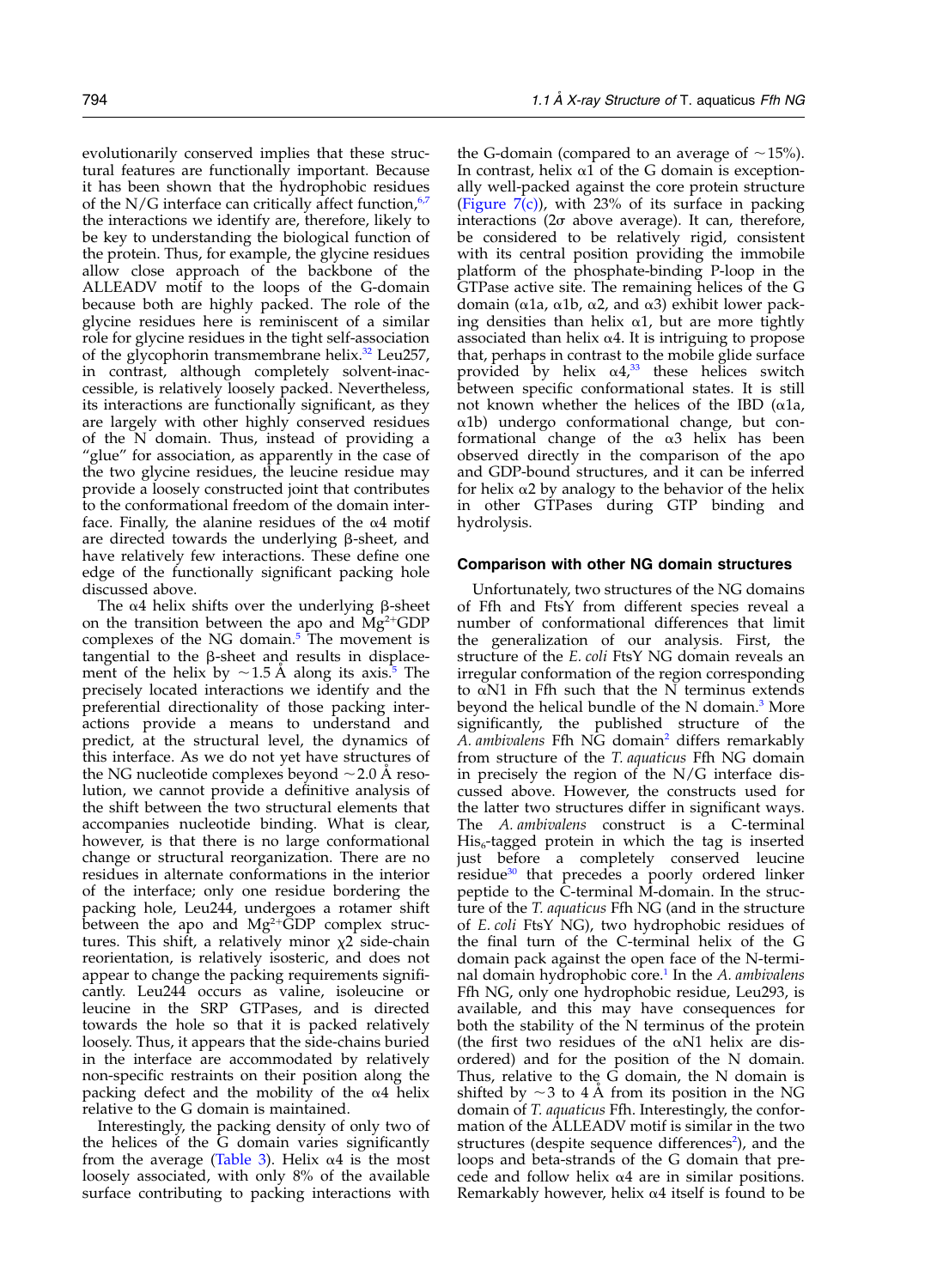out of phase by one residue between the two structures. Superimposition of the G domains of the two proteins overlays (within 1 A on alpha carbon atoms) Arg252 with Lys254 (of A. ambivalens) at the N terminal end of the helix, and Thr263 with Thr265 (of A. ambivalens) at the C terminal end. Different loop conformations, however, displace the ten intervening residues such that, although the helix is clearly in a similar overall position (with corresponding alpha carbon atoms  $0.7-2.3$  A apart), the sequence is shifted so that each residue at position  $N$  in  $T$  *aquaticus* is at the position of the residue  $N+1$  in the A. ambivalens structure. Thus the glycine residues discussed above no longer pack against the ALLEADV motif in the A. ambivalens structure, and the leucine residue (Leu257 in T. aquaticus) is not directed to the hydrophobic core of the N domain. Indeed, the serine residue is shifted so that it is directed instead in that direction.

Given the observation that the available A. ambivalens Ffh and E. coli FtsY structures differ from the structure of the T. aquaticus Ffh, what confidence can we have in our analysis? First, the residues of the interface are highly conserved in the SRP GTPase family, and the structure of the T. aquaticus Ffh, but not that of the A. ambivalens Ffh, allows us to rationalize this sequence conservation as reflecting a role in the functionally important interface between the two domains. The residues have been demonstrated in biochemical studies to be important for function, $67$  and are seen in our structure to be involved in a large number of specific packing interactions at the interface. The conformation observed in the A. ambivalens structure is less consistent with the biochemical studies, $6 \text{ and }$  $6 \text{ and }$ , we argue, makes less structural sense than does the conformation observed in the structures of the T. aquaticus NG domain. For example, in the A. ambivalens structure, the glycine residue corresponding to Gly254 is directed to a large space between the N terminus and motif IV that would easily accommodate a larger side-chain. Further structural studies will be required to resolve this discrepancy.

Alternatively, that the other structures differ may suggest a conformational complexity to the interface we have yet to understand. Perhaps the differences hint that the N domain structure changes during the functional cycle, perhaps by unfolding so that it does not function as a four-helix bundle. Indeed, recent studies of the T. aquaticus Ffh and FtsY that suggest a specific conformational change of the N domain of FtsY occurs during nucleotide-dependent formation of the targeting complex.<sup>[34](#page-15-0)</sup>

# Conclusion

GTPases undergo conformational changes on binding and hydrolyzing GTP, and an understanding of their molecular mechanisms is important.

The structures of many nucleotide complexes of signal transduction and translation GTPases have revealed a number of large conformational changes that accompany binding. These are generally localized to a set of structurally homologous "switch" regions that surround the active site and exhibit structural properties that enable them to undergo conformational changes during binding and hydrolysis of GTP. The  $\alpha$ 2 helix of the canonical GTPase fold, for example, can be considered to have, at least, two different stable packing arrange-ments that function during the GTPase cycle.<sup>[35](#page-15-0)</sup>

The SRP GTPases, while members of the GTPase superfamily, are distinct. As yet, the nature of the conformational changes that accompany GTP acti-vation and hydrolysis have not been determined.<sup>[31](#page-15-0)</sup> The N domain, unique to the SRP GTPases, is distant from the switch regions that surround the active site; however, it now appears that it plays a role in integrating the distinct signal transduction events that occur during co-translational protein targeting[.6](#page-14-0) One feature of its function is that it is in dynamic relation to the G domain. Here, we take advantage of  $X$ -ray diffraction data to 1.1 A resolution to demonstrate that under the crystallization conditions the position of the N domain varies in a way consistent with the motion inferred from comparison of the structures of the apo and GDP bound complexes. Further, we show by packing analysis that the  $\alpha$ 4 helix of the G domain is a key player in this movement, as, on the one hand, it is coupled tightly to the N domain through interactions across a conserved interface and, on the other, it has few packing constraints against the underlying  $\beta$ -sheet of the G domain. Thus the  $\alpha$ 4 helix couples the N domain to the G domain, and facilitates its motion. The high-resolution packing analysis further explains cryptic patterns of sequence conservation in the SRP GTPases, most notably that of hydrophobic residues at the proximal core of the N domain that pack against the conserved leucine side-chain of the  $\alpha$ 4 helix.

What our data do not explain, however, is why the different structures of SRP GTPases from other species have, so far, not revealed a consistent arrangement of the two domains. The possibility is raised that the large deviations between members of the SRP GTPase family actually reflect exploration of a large conformational space accessible to the N domain sequence during SRP targeting. That is, the structures hint that the four  $\alpha$ -helix bundle of the N domain is not static, a possibility that may itself be consistent with loose packing of the domain relative to other four-helix bundles. However, the well-defined structure of the domain interface in the ultrahigh-resolution structure of the T. aquaticus Ffh NG is consistent with the results of mutational studies, and therefore, if it defines only one endpoint of a range of mobility, it defines a significant one.

The 1.1  $\dot{A}$  resolution structure of T. aquaticus Ffh NG domain expands the basis for future studies of the structural mechanism of the SRP GTPases.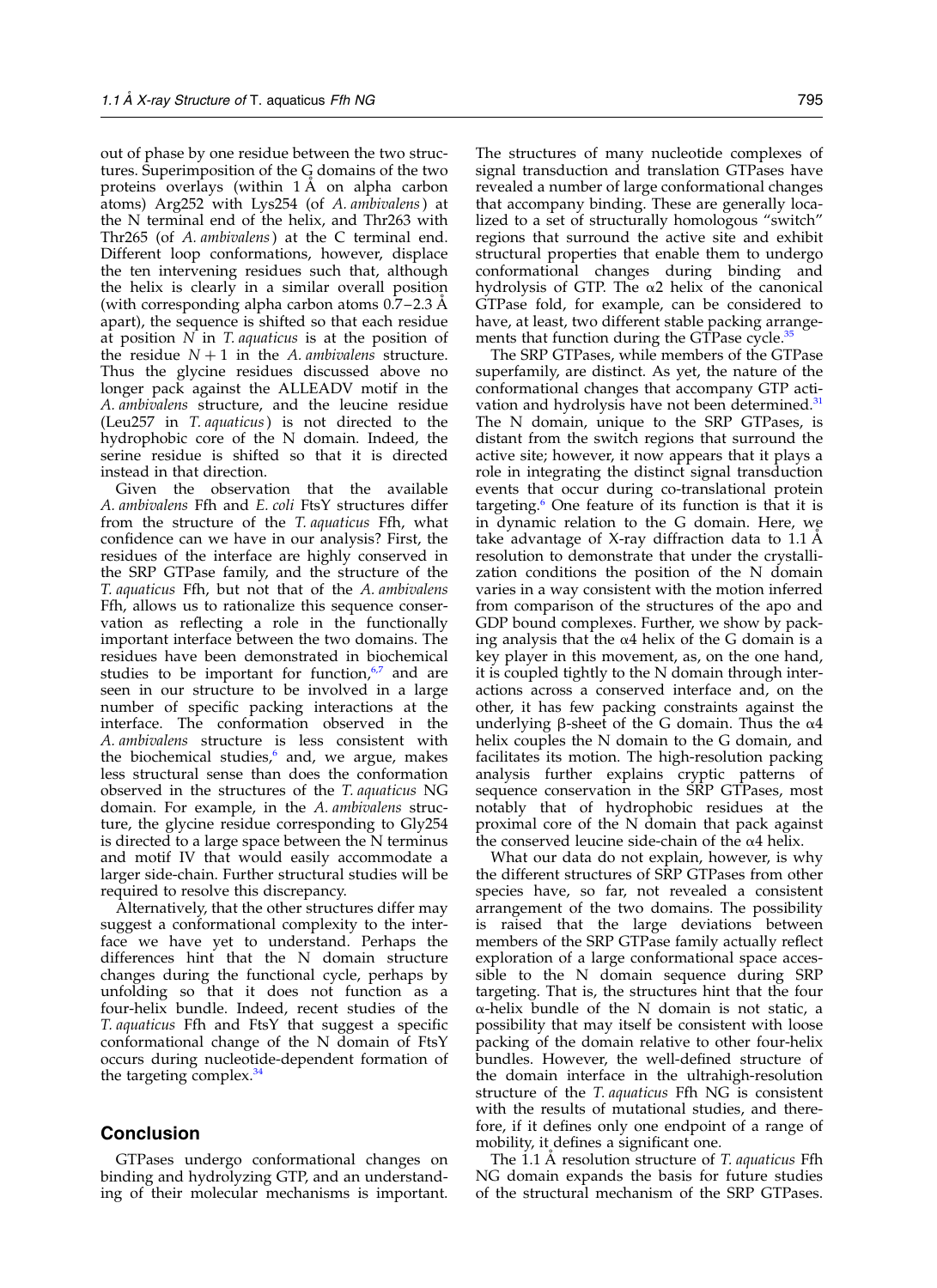The structure reported here directly visualizes a functionally significant motion that occurs at the interface of the N and G domains of the SRP GTPase, Ffh. It will be of interest to see, as the structures of the nucleotide bound complexes are determined at ultrahigh resolution, whether we can develop predictive algorithms that, based on packing analysis and an understanding of the anisotropic motion in each structure, can explain the intrinsic motions of this family of proteins. Mutations that affect the packing (and thus, presumably, the relative orientation) of the two domains produces striking defects, implying that the interface between the two domains is exquisitely designed for specific function. Because we identify a "neighborhood" of conserved residues that contribute to packing relationships on the tight side and on the hole side of the interface, our data help explain why the mutations of hydrophobic residues have such a significant effect. The intimate relationship between the N domain and the  $\alpha$ 4 helix of the  $\tilde{G}$  domain, and the packing interactions that facilitate mobility between the N and G domains, are therefore, likely to be important in understanding the structural mechanisms by which Ffh and SRP54 integrate signal sequence recognition, GTP binding and hydrolysis, and targeting of nascent polypeptides to their membrane-associated receptor.

## Materials and Methods

#### Crystallization and data collection

The NG domain of T. aquaticus Ffh was expressed in E. coli, and purified as described.<sup>[1](#page-14-0)</sup> Protein was concentrated to  $33 \text{ mg/ml}$  in water, and was crystallized by sitting-drop, vapor-diffusion over 30% PEG MME 550,  $200$  mM  $\text{MgCl}_2$ ,  $50$  mM  $\text{N-tris}$ [hydroxymethyl]methyl-3aminopropanesulfonic acid (Taps) (pH 9.0) at room temperature. Large bipyramidal crystals grew over several months to  $\sim$ 800  $\mu$ m maximum dimension. The crystal was mounted on the surface of a  $\sim\!700$   $\mu\mathrm{m}$  nylon loop, so that it was surrounded by relatively little residual mother liquor and frozen immediately in the  $-170$  °C N<sub>2</sub> cryostream.<sup>3</sup>

Data were measured at SSRL BL 9-1 on a MAR 300 image plate detector using a wavelength of 0.98 Å. Initial ultrahigh-resolution data collection experiments carried out on SSRL BL 7-1 established that these crystals exhibited a decay in the ultrahigh-resolution diffraction signal over a relatively short period of time. Our goal was to obtain complete, well-measured data from a single crystal; therefore, data were measured in three resolution segments, and the high-resolution data measured at four different translations of the crystal in the beam. Low-resolution datasets were obtained at the start and end of data collection to monitor overall decay. Low and medium-resolution data were collected with constant exposure time, the high-resolution data with constant dose. Data were integrated using DENZO and the seven individual datasets were scaled together using SCALEPACK<sup>37</sup> with a  $-3\sigma$  cutoff. The overall  $R_{sym}$  was 3.7% over the resolution range  $50-1.10 \text{ Å}$ , and was 32.4% in the high-resolution shell  $(1.12-1.10 \text{ Å})$ . The data quality statistics are summarized in [Table 1.](#page-2-0)

#### Refinement

The crystallographic refinement was begun using the model of the apo NG domain (PDB ID 1ffh) determined at 2.0 Å resolution.<sup>1</sup> The unit cells of the crystals used for the 2.0  $\AA$  and 1.10  $\AA$  datasets were similar (space group  $C_2$ , cell parameters  $a = 99.90$  Å,  $b = 53.91$  Å,  $c =$ 57.36  $\AA$ ,  $\AA$ ,  $\AA$  = 119.8° and  $a = 99.73 \AA$ ,  $b = 53.67 \AA$ ,  $c =$ 57.84 Å,  $\beta = 119.9^{\circ}$ , respectively) so that it was straightforward to begin several cycles of conventional positional and simulated-annealing refinement with  $X-PLOR$  3.851.<sup>10</sup> 2F<sub>o</sub> – F<sub>c</sub> and F<sub>o</sub> – F<sub>c</sub> electron density maps were used for manual corrections of the refined model using the graphics program O.<sup>[38](#page-15-0)</sup> The refinement using isotropic temperature factors converged at an  $R_{\text{cryst}}$ value of 23.3% (with an  $R_{\text{free}}$  value of 27.2%) and at this stage the model included three residues with alternate conformations, 120 water molecules and one hydrated magnesium ion at a crystal lattice contact. The crystallographic R at this stage was somewhat higher than expected, although not unprecedented. $39,40$  The position of the disordered closing loop noted in the  $2.0 \text{ Å}$  resolution structure was not resolved in the higher-resolution electron density map.

Subsequent introduction of ADPs in SHELXL resulted in a relatively large decrease of over  $4\%$  in both  $R<sub>cryst</sub>$ </sub> (to 18%) and  $R_{\text{free}}$  (to 21%). At this point, the ratio of observations to parameters was about 4.2. Test refinements were carried out to optimize the stereochemical weighting factors by monitoring  $R_{\text{cryst}}$  and  $R_{\text{free}}$ , and the anisotropic restraints were optimized by validating the distribution of ADPs with PARVATI.<sup>[18](#page-15-0)</sup> Occupancies of alternative conformations were refined using the FVAR instruction. After each manual rebuilding, the corrected parts of the model were refined with isotropic displacement parameters for five to ten cycles before the introduction of individual ADPs. Introduction of explicit hydrogen atoms in the latter stages of refinement caused a further drop of  $\sim 1\%$  in  $R_{\text{cryst}}$ . The program  $REFMAC<sup>14,41</sup>$  was used during the final stages of the refinement in order to apply an empirical solvent model, which allowed us to include all low-resolution data to 50 Å resolution. The  $R_{\text{cryst}}$  value changed little at this stage, but we observed a significant  ${\sim}2\%$  drop in  $R<sub>free</sub>$  (from 18.7 to 16.9%). The resulting electron density maps were somewhat better defined than those produced after SHELXL refinement (which included data from  $10-1.1$  A only). Statistics from the final REFMAC refinement are summarized in [Table 2.](#page-2-0) Multiconformer refinement<sup>[42](#page-15-0)</sup> was not carried out.

#### Analysis

The ADPs were validated using PARVATI,<sup>[18](#page-15-0)</sup> as noted above. We found that as restraints towards isotropy were released, the average anisotropy moved towards 0.5; further weakening of the restraints increased the number of highly anisotropic outliers but did not shift the overall average significantly. The atomic ADPs were then analyzed in terms of a TLS model for domain motion<sup>[19,20,43](#page-15-0)</sup> using the programs ANISOANL<sup>[22](#page-15-0)</sup> and TLSANL.<sup>[23](#page-15-0)</sup> The first TLS domain was defined to include the four  $\alpha$ -helices of the N domain and the  $\alpha$ 4 helix of the G domain; the second comprised residues 99–217 of the G domain. Following least-squares refinement of the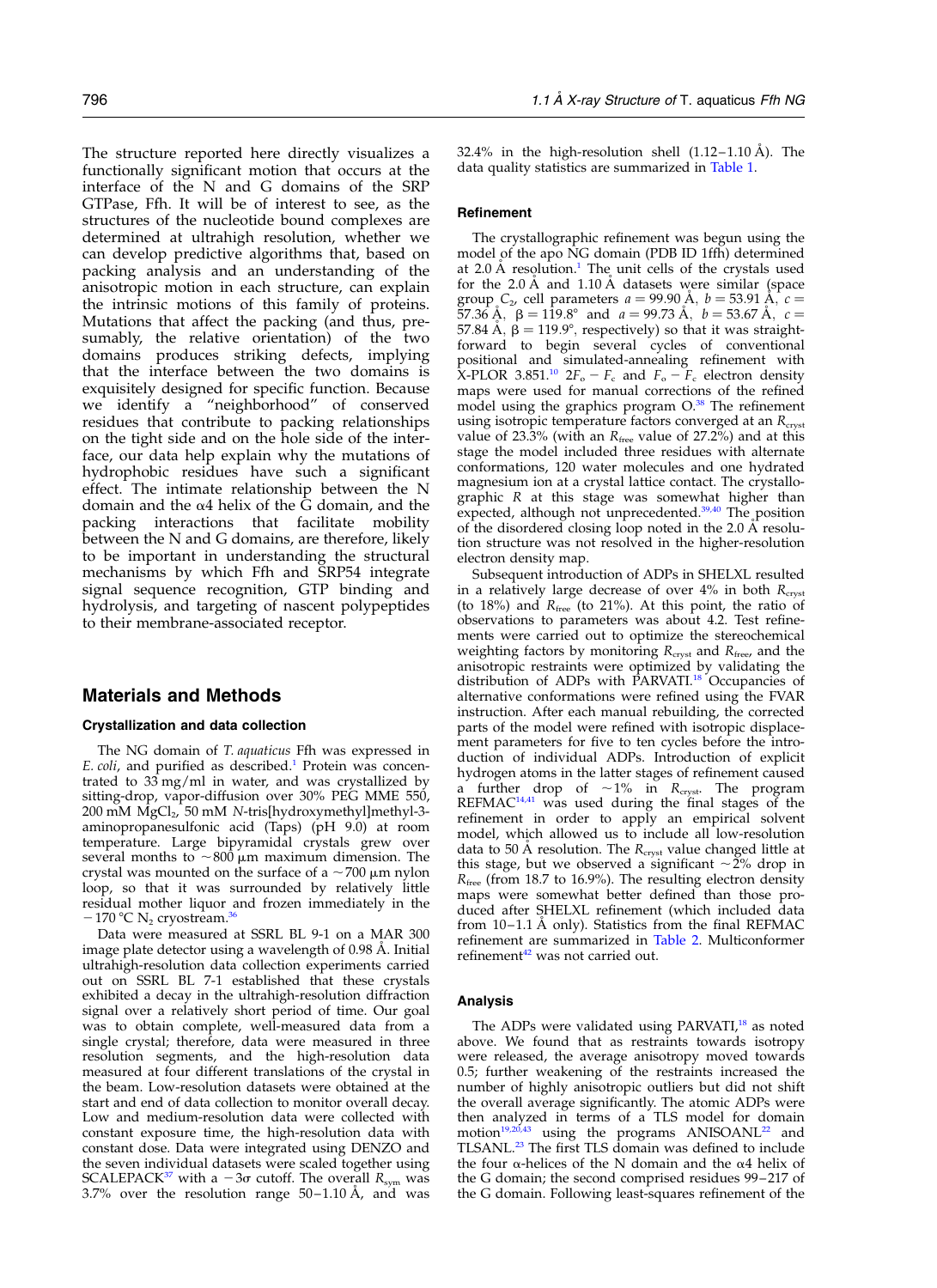<span id="page-14-0"></span>TLS parameters, the R values for the fit were 0.23 and 0.24, and the goodness of fit parameters were 18.18 and 17.72, respectively, indicating that the two TLS domains were modeled equally well. The correlation coefficient over the equivalent  $B$  values for the N domain was 0.88, and for the G domain it was 0.84.

Atomic packing analysis including explicit hydrogen atoms was carried out using the programs PROBE and REDUCE.<sup>8</sup> The PROBE algorithm simulates rolling a 0.25 Å radius sphere along the van der Waals surfaces; where the probe sphere contacts two surfaces, each is marked with an indication (a dot) that classifies whether the surfaces are in wide contact  $(>0.25 \text{ A}$  apart), close contact  $(0.25-0.0 \text{ Å})$ , overlapped (interpenetrating to  $(20.25 \text{ Å})$ , or clashing  $(20.25 \text{ Å})$ . Bad contacts, or clashes, can be considered to indicate inaccuracies in the model and are found to increase with decreasing crystallographic resolution.8 Therefore, to normalize for the lower effective resolution of the N domain, packing density scores were calculated throughout using an average of the score including bad overlap indicators and the score without them. The explicit hydrogen atoms used were placed (and in some cases refined) by SHELXL and/or REFMAC; their positions were essentially the same as those generated by REDUCE. The distribution of contact dots was contoured and displayed using ScoreDotsAtAtom and Kin3Dcont.<sup>[44](#page-15-0)</sup> For [Table 3](#page-10-0), a packing density score was calculated for each residue by first determining the van der Waals surface area accessible to a 1.0  $\AA$  radius probe in the context of the tripeptide in which it occurred in the structure. Since hydrogen is the smallest atom involved in packing contacts, the 1.0 Å probe, corresponding to the van der Waals sphere for hydrogen used in  $\text{PROBE},^8$  provided an estimate of the maximal possible contact surface area. The packing interactions of each residue were then evaluated using a  $0.25 \text{ Å}$  probe, and the fraction of the van der Waals area involved in packing interactions was tabulated. The ratio of the two was taken as a packing density score. Averages were calculated for each residue type in the structure; for glycine (23 residues) the average was 9.6%, and for leucine (32 residues) the average was 23.3%, with a maximum of 41.2% and a minimum of 1.4%. For scoring the packing of individual helices, the van der Waals surface of the helix as a whole was evaluated similarly in the context of the remainder of the structure. The contour level that illustrates the packing hole between helix  $\alpha$ 4 and the  $\beta$ -sheet of the G domain in [Figure 6](#page-7-0) corresponds to an atomic packing density of approximately 20% of the maximum. Surface accessibilities were calculated using AREAIMOL.[45](#page-15-0)

The domain motion observed between the structures of the apo and  $Mg^{2+}GDP$ -bound NG domain (PDB ID 1ng1) was analyzed using DYNDOM.<sup>[46](#page-15-0)</sup> The model-free method implemented in that program was found to be relatively insensitive to the input parameters, although the limits of the domains so identified varied somewhat. The  $\alpha$ 4 helix of the G domain was always observed to be grouped with the helices of the N domain, consistent with the model presented here. Least-squares superposition of structures was carried out using LSQMAN.[47](#page-16-0) Figures were generated using MOLSCRIPT,<sup>[48](#page-16-0)</sup> Raster3D and RASTEP, $49$ <sup>T</sup>MAGE<sup>[50](#page-16-0)</sup> and O.<sup>[38](#page-15-0)</sup>

#### Protein Data Bank accession codes

The atomic coordinates and structure factors have been deposited with the RCSB PDB, with accession code 1LS1.

#### Acknowledgments

We thank J. Brunzelle for interesting and helpful discussions, and we thank Garib Murshudov for discussions and assistance in implementing our refinement strategy. This work was supported by grant GM-58500 from the NIH. The data presented here were measured while D.M.F. was a postdoctoral fellow in the laboratories of P.W. and R.M.S. (UCSF). SSRL is supported by the DOE Office of Basic Energy Sciences. The SSRL Biotechnology Program is supported by the NIH, National Center for Research Resources, Biomedical Technology Program, and by the DOE Office of Biological and Environmental Research.

#### References

- 1. Freymann, D. M., Keenan, R. J., Stroud, R. M. & Walter, P. (1997). Structure of the conserved GTPase domain of the signal recognition particle. Nature, 385, 361–364.
- 2. Montoya, G., Kaat, K. t., Moll, R., Schäfer, G. & Sinning, I. (2000). The crystal structure of the conserved GTPase of SRP54 from the archeon Acidianus ambivalens and its comparison with related structures suggests a model for the SRP–SRP receptor complex. Structure, 8, 515–525.
- 3. Montoya, G., Svensson, C., Luirink, J. & Sinning, I. (1997). Crystal structure of the NG domain from the signal-recognition particle receptor FtsY. Nature, 385, 365–369.
- 4. Bourne, H. R., Sanders, D. A. & McCormick, F. (1991). The GTPase superfamily: conserved structure and molecular mechanism. Nature, 349, 117–127.
- 5. Freymann, D. M., Keenan, R. J., Stroud, R. M. & Walter, P. (1999). Functional changes in the structure of the SRP GTPase on binding GDP and  $Mg^{2+}GDP$ . Nature Struct. Biol. 6, 793–801.
- 6. Lu, Y., Qi, H.-Y., Hyndman, J. B., Ulbrandt, N. D., Teplyakov, A., Tomasevic, N. & Bernstein, H. D. (2001). Evidence for a novel GTPase priming step in the SRP protein targeting pathway. EMBO J. 20, 6724–6734.
- 7. Newitt, J. A. & Bernstein, H. D. (1997). The N-domain of the signal recognition particle 54 kDa subunit promotes efficient signal sequence binding. Eur. J. Biochem. 245, 720–729.
- 8. Word, J. M., Lovell, S. C., LaBean, T. H., Taylor, H. C., Zalis, M. E., Presley, B. K. et al. (1999). Visualizing and quantifying molecular goodness-of-fit: smallprobe contact dots with explicit hydrogen atoms. J. Mol. Biol. 285, 1711–1733.
- 9. Levitt, M., Gerstein, M., Huang, E., Subbiah, S. & Tsai, J. (1997). Protein folding: the endgame. Annu. Rev. Biochem. 66, 549–579.
- 10. Brünger, A. T. (1992). X-PLOR: A System for X-Ray Crystallography and NMR, Yale University Press, New Haven, CT.
- 11. Sheldrick, G. & Schneider, T. (1997). SHELXL: higher resolution refinement. Methods Enzymol. 277, 319–343.
- 12. Walsh, M. A., Schneider, T. R., Sieker, L. C., Dauter, Z., Lamzin, V. S. & Wilson, K. S. (1998). Refinement of triclinic hen egg-white lysozyme at atomic resolution. Acta Crystallog. sect. D, 54, 522–546.
- 13. Schneider, T. R. (1996). What can we learn from anisotropic temperature factors? Proceedings of the CCP4 Study Weekend (Dodson, E., Moore, M., Ralph,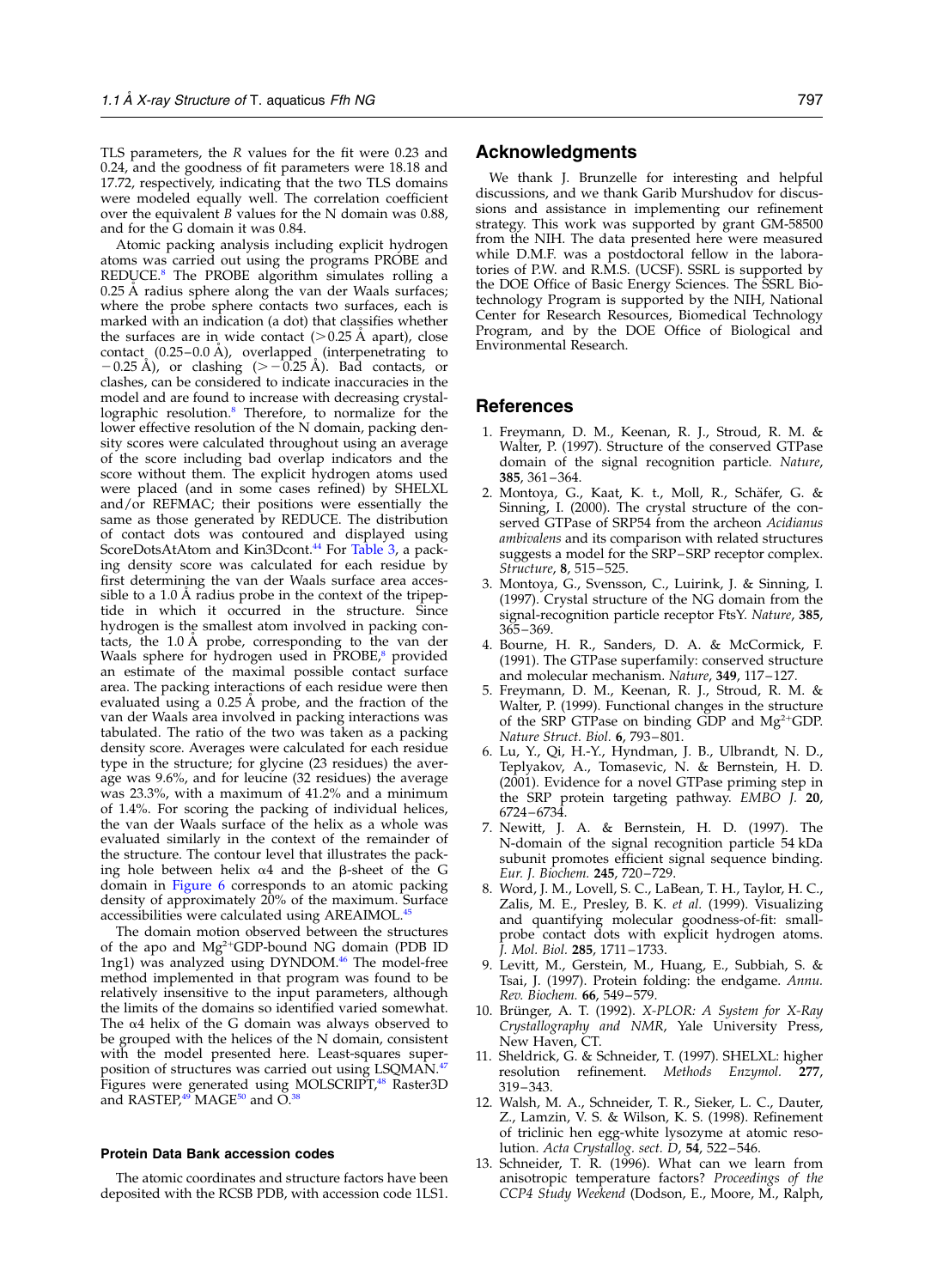<span id="page-15-0"></span>A. & Bailey, S., eds), pp. 133–144, SERC Daresbury Laboratory, Daresbury.

- 14. Murshudov, G. N., Vagin, A. A. & Dodson, E. J. (1997). Refinement of macromolecular structures by the maximum-likelihood method. Acta Crystallog. sect. D, 53, 240–255.
- 15. Jiang, J.-S. & Brünger, A. T. (1994). Protein hydration observed by X-ray diffraction. J. Mol. Biol. 243, 100–115.
- 16. Laskowski, R. A., MacArthur, M. W., Moss, D. S. & Thornton, J. M. (1993). PROCHECK: a program to check the stereochemical quality of protein structures. J. Appl. Crystallog. 26, 283–291.
- 17. Dauter, Z., Lamzin, V. S. & Wilson, K. S. (1995). Proteins at atomic resolution. Curr. Opin. Struct. Biol. 5, 784–790.
- 18. Merritt, E. A. (1999). Expanding the model: anisotropic displacement parameters in protein structure refinement. Acta Crystallog. sect. D, 55, 1109–1117.
- 19. Schomaker, V. & Trueblood, K. N. (1968). On the rigid-body motion of molecules in crystals. Acta Crystallog. sect. B, 24, 63–76.
- 20. Dunitz, J. D., Schomaker, V. & Trueblood, K. N. (1988). Interpretation of atomic displacement parameters from diffraction studies of crystals. J. Phys. Chem. 92, 856–867.
- 21. Rader, S. D. & Agard, D. A. (1997). Conformational substates in enzyme mechanism: the 120 K structure of alpha-lytic protease at 1.5 Å resolution. Protein Sci. 6, 1375–1386.
- 22. Winn, M. D., Isupov, M. N. & Murshudov, G. N. (2001). Use of TLS parameters to model anisotropic displacements in macromolecular refinement. Acta Crystallog. sect. D, 57, 122–133.
- 23. Howlin, B., Butler, S. A., Moss, D. S., Harris, G. W. & Driessen, H. P. C. (1993). TLSANL: TLS parameter analysis program for segmented anisotropic refinement of macromolecular structures. J. Appl. Crystallog. 26, 622–624.
- 24. Hayward, S. & Berendsen, H. J. (1998). Systematic analysis of domain motions in proteins from conformational change: new results on citrate synthase and T4 lysozyme. Proteins: Struct. Funct. Genet. 30, 144–154.
- 25. Lütcke, H., High, S., Römisch, K., Ashford, A. J. & Dobberstein, B. (1992). The methionine-rich domain of the 54 kDa subunit of signal recognition particle is sufficient for the interaction with signal sequences. EMBO J. 11, 1543–1551.
- 26. Zopf, D., Bernstein, H. D., Johnson, A. E. & Walter, P. (1990). The methionine-rich domain of the 54 kDa protein subunit of the signal recognition particle contains an RNA binding site and can be crosslinked to a signal sequence.  $EMBO$  J. 9, 4511-4517.
- 27. Word, J. M., Lovell, S. C., Richardson, J. S. & Richardson, D. C. (1999). Asparagine and glutamine: using hydrogen atom contacts in the choice of side-chain amide orientation. J. Mol. Biol. 285, 1735–1747.
- 28. Word, J. M., Bateman, R. C., Jr, Presley, B. K., Lovell, S. C. & Richardson, D. C. (2000). Exploring steric constraints on protein mutations using MAGE/ PROBE. Protein Sci. 9, 2251–2259.
- 29. Lovell, S. C., Word, J. M., Richardson, J. S. & Richardson, D. C. (1999). Asparagine and glutamine rotamers: B-factor cutoff and correction of amide flips yield distinct clustering. Proc. Natl Acad. Sci. USA, 96, 400–405.
- 30. Gorodkin, J., Knudsen, B., Zwieb, C. & Samuelsson, T. (2001). SRPDB (signal recognition particle database). Nucl. Acids Res. 29, 169–170.
- 31. Padmanabhan, S. & Freymann, D. M. (2001). The conformation of bound GMPPNP suggests a mechanism for gating the active site of the SRP GTPase. Structure, 9, 859–867.
- 32. MacKenzie, K. R., Prestegard, J. H. & Engelman, D. M. (1997). A transmembrane helix dimer: structure and implications. Science, 276, 131-133.
- 33. Gerstein, M., Lesk, A. M. & Chothia, C. (1994). Structural mechanisms for domain movements in proteins. Biochemistry, 33, 6739–6749.
- 34. Shepotinovskaya, I. V. & Freymann, D. M. (2002). Conformational change of the N-domain on formation of the complex between the GTPase domains of Thermus aquaticus Ffh and FtsY. Biochim. Biophys. Acta, 1597, 92–99.
- 35. Sprang, S. R. (1997). G protein mechanisms: insights from structural analysis. Annu. Rev. Biochem. 66, 639–678.
- 36. Bellamy, H. D., Phizackerly, R. P., Soltis, S. M. & Hope, H. (1994). An open-flow cryogenic cooler for single-crystal diffraction experiments. J. Appl. Crystallog. 27, 967–970.
- 37. Otwinowski, Z. (1993). Oscillation data reduction program. In Data Collection and Processing (Sawyer, L., Isaacs, N. W. & Bailey, S., eds), pp. 55–62, SERC Daresbury Laboratory, Warrington.
- 38. Jones, T. A., Zou, J. Y., Cowan, S. W. & Kjeldgaard, M. (1991). Improved methods for building protein models in electron density maps and the location of errors in these models. Acta Crystallog. sect. A, 47, 110–119.
- 39. Deacon, A., Gleichmann, T., Kalb, A. J., Price, H., Raftery, J., Bradbrook, G. et al. (1997). The structure of concanavalin A and its bound solvent determined with small-molecule accuracy at  $0.94 \text{ Å}$  resolution. J. Chem. Soc., Faraday Trans. 93, 4305–4312.
- 40. Tong, L., Warren, T. C., King, J., Betageri, R., Rose, J. & Jakes, S. (1996). Crystal structures of the human p56<sub>lck</sub> SH2 domain in complex with two short phosphotyrosyl peptides at  $1.0 \text{ Å}$  and  $1.8 \text{ Å}$  resolution. J. Mol. Biol. 256, 601–610.
- 41. Murshudov, G. N., Vagin, A. A., Lebedev, A., Wilson, K. S. & Dodson, E. J. (1999). Efficient anisotropic refinement of macromolecular structures using FFT. Acta Crystallog. sect. D, 55, 247–255.
- 42. Wilson, M. A. & Brunger, A. T. (2000). The  $1.0 \text{ Å}$ crystal structure of  $Ca(2 +)$ -bound calmodulin: an analysis of disorder and implications for functionally relevant plasticity. J. Mol. Biol. 301, 1237–1256.
- 43. Schomaker, V. & Trueblood, K. N. (1998). Correlation of internal torsional motion with overall molecular motion in crystals. Acta Crystallog. sect. B, 54, 507–514.
- 44. Word, J. (2000). All-atom small-probe contact surface analysis: an information-rich description of molecular goodness-of-fit. PhD Thesis, Duke University
- 45. Collaborative Computational Project, No. 4 (1994). The CCP4 suite: programs for protein crystallography. Acta Crystallog. sect. D, 50, 760-763.
- 46. Hayward, S., Kitao, A. & Berendsen, H. J. (1997). Model-free methods of analyzing domain motions in proteins from simulation: a comparison of normal mode analysis and molecular dynamics simulation of lysozyme. Proteins: Struct. Funct. Genet. 27, 425–437.